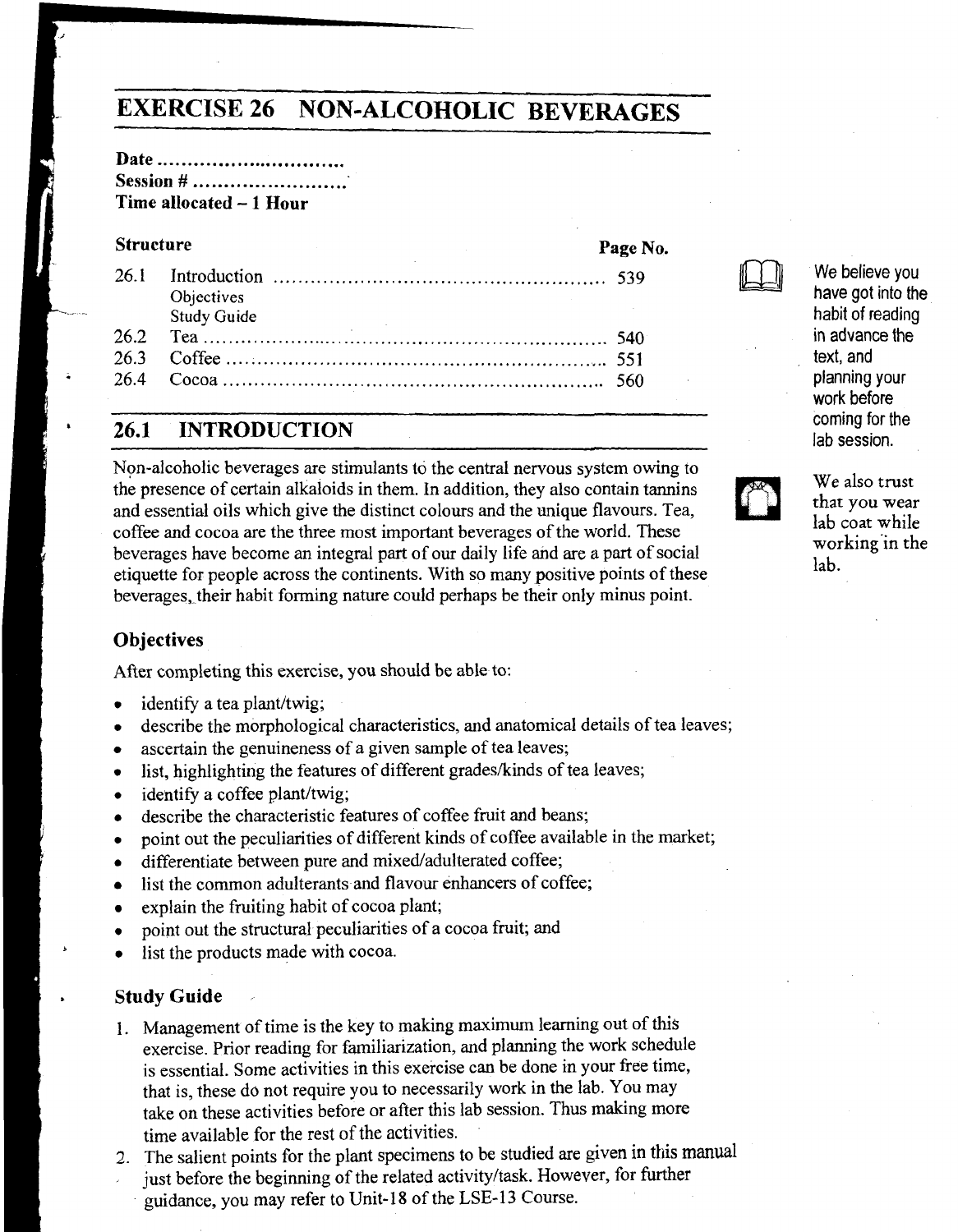# **Higher Plants 26.2 TEA**

- **1.** Tea is an evergreen or semi-evergreen woody shrub.
- 2. The leaves are arranged in alternate manner. The mature ones are tough and coriaceous. These are generally elliptic to lanceolate and have acute tips and toothed (serrate) margins. The characteristic fragrance and aroma of the leaves is due the presence of numerous oil glands.
- 3. It has rose-like flowers that are white or pinkish with yellow center and are borne in leaf axils (axillary), either solitary or in groups.

In this section, you will study tea by the following **five activities:** 

- 1. Morphological study of a tea plant/twig.
- 2. Study of v.s. leaf.
- 3. Study of a peel mount of the leaf.
- 4. Tests for identifying the adulterants of tea.
- **5.** Study of different grades of tea.

#### **1. Morphological study of a tea plant/twig**

#### **Materials required**

- 1. Fresh/herbarium specimen of a tea plant/twig.
- 2. Hand lens/dissecting microscope.

#### **Procedure**

Observe the given specimen, making a mental note of its salient morphological characters.

#### **Observations and Interpretations**

Illustrate the given specimen of tea and jot down its diagnostic features in the Worksheet  $# 26.1$ . The description given above and the points for observation given in the worksheet would help you in your study. For I further information, you may refer to the related theory Unit  $\sharp$  20, LSE-13 Course, Block-3B, pp. 3 1-40. !

**1** 

,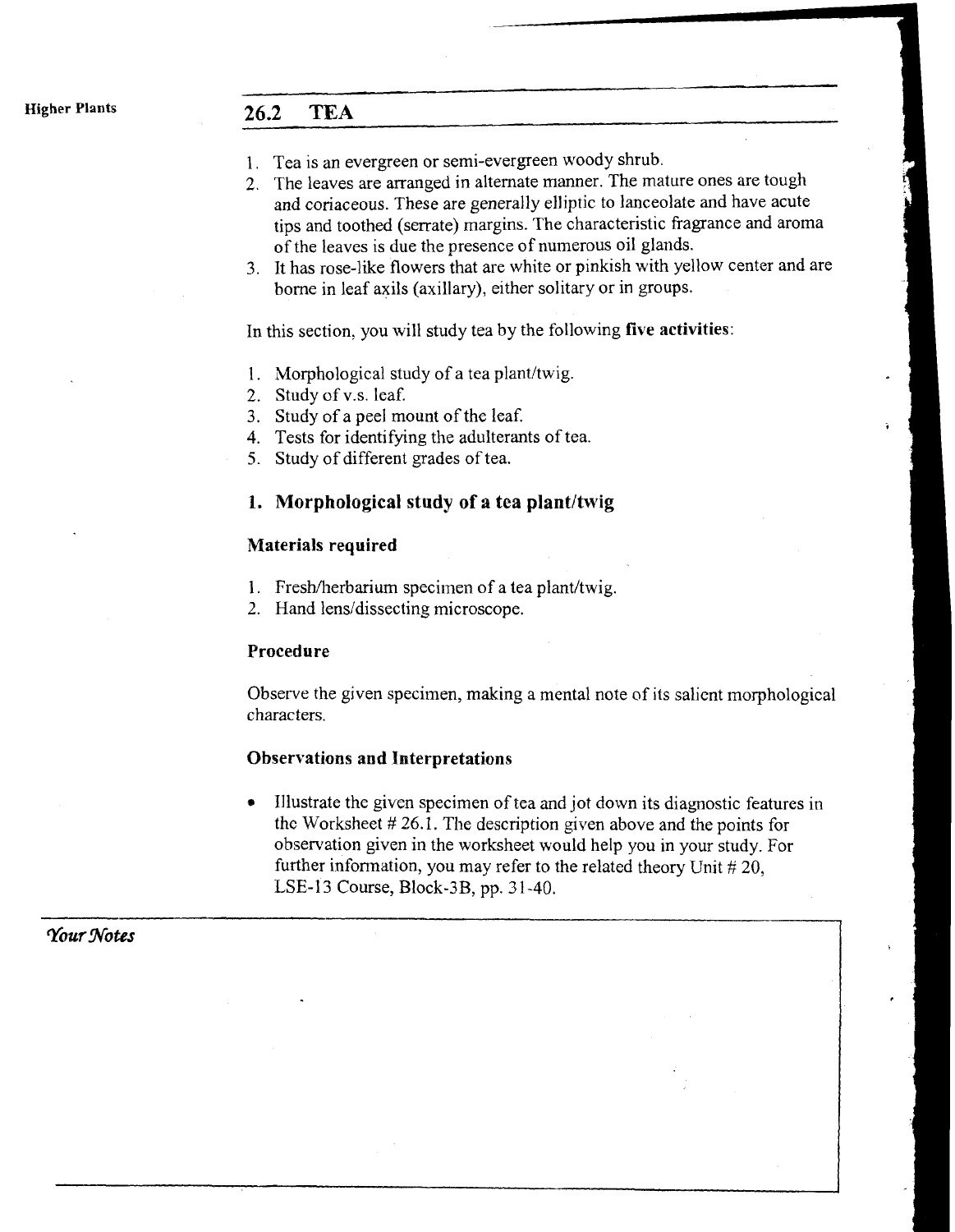Diagram space

 $\mathcal{L}$ 

ų,

|         | Q.2: Comment on the following aspects of the tea plant:                    |
|---------|----------------------------------------------------------------------------|
| Leaves: |                                                                            |
|         |                                                                            |
|         |                                                                            |
|         |                                                                            |
|         |                                                                            |
|         | surface (upper and lower as seen with a hand lens/dissecting microscope) - |
| Flower: |                                                                            |
|         |                                                                            |
|         |                                                                            |
|         |                                                                            |
|         |                                                                            |
|         |                                                                            |

 $\{ \omega_{l} \}$  ,  $l$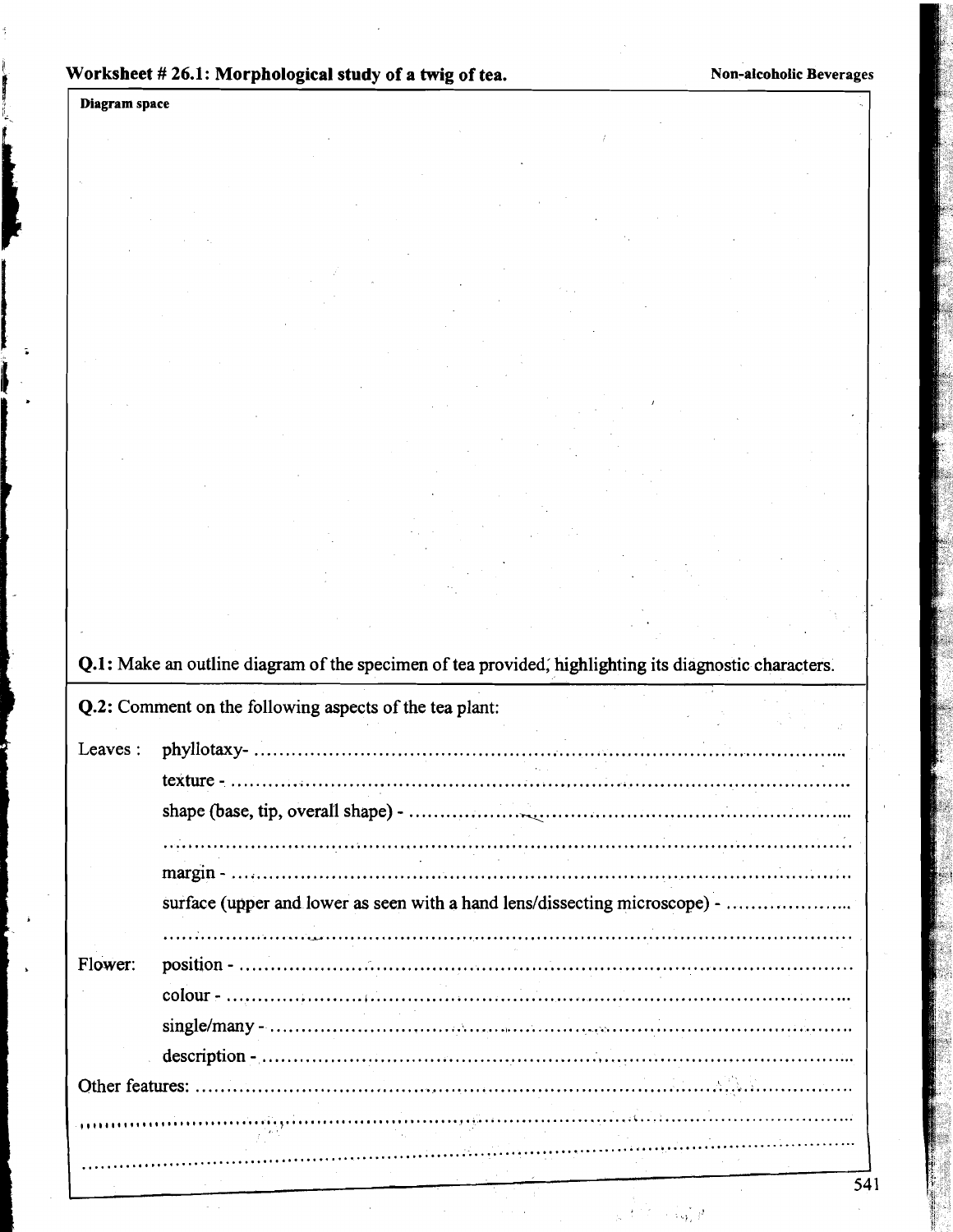**Higher Plants** 

#### **2. study of V.S. leaf**

This involves either cutting a section of tea leaf and observing it. If time is a constraint, then a permanent slide of the same may be observed.

#### **Materials required**

- 1. Fresh/fixed (preferably unprocessed) leaves of tea
- 2. A sharp razor/blade
- **3.** Microslides
- 4. Coverslips
- 5. Safranin
- 6. Watch-glass
- 7. Water
- 8. Camel hair brush
- 9. Pith for sectioning
- 10. Glycerine
- 11. Compound microscope

#### **Procedure**



Be careful about your fingers while using the razor/blade.

- 1. Cut vertical section (v.s.) of leaf, i.e., at right angles to the leaf surface. The section should include the midrib and the lamina
- *2.* You may look back at Exercise # 1 if you need any guidance for cutting V.S. of leaf.
- **3.** It would be easier for you if you use pith for section cutting.
- 4. Select the best sections, stain with safranin, and mount in glycerine.
- $\zeta$ . Fix the above temporary preparation under the compound microscope and observe.
- *6.* If using a permanent slide, observe it also under the compound microscope.

#### **Observations and Interpretations**

- 1. Study the V.S. of this dorsiventral leaf of tea. Recall and compare the anatomical features of a typical dorsiventral leaf with the preparation you have made, or the permanent slide provided to you.
- *2.* Focus particularly on:
	- epidermis;
	- palisade and spongy parenchyma;
	- vascular bundle in the mid-rib, note whether it is surrounded by tissues, if yes, which kind of tissues, is it sclerenchyma or some other cells?
	- astrosclereids or the idioblasts in the palisade and in the mid rib region are very prominent, don't miss our on them! These are the characteristic features of the leaves and are sometimes as long as the leaf.
- **3.** Make an outline diagram of the section in the Worksheet # *26.2.* Also, enlarge an astrosclereid and jot down the anatomical details of the leaf.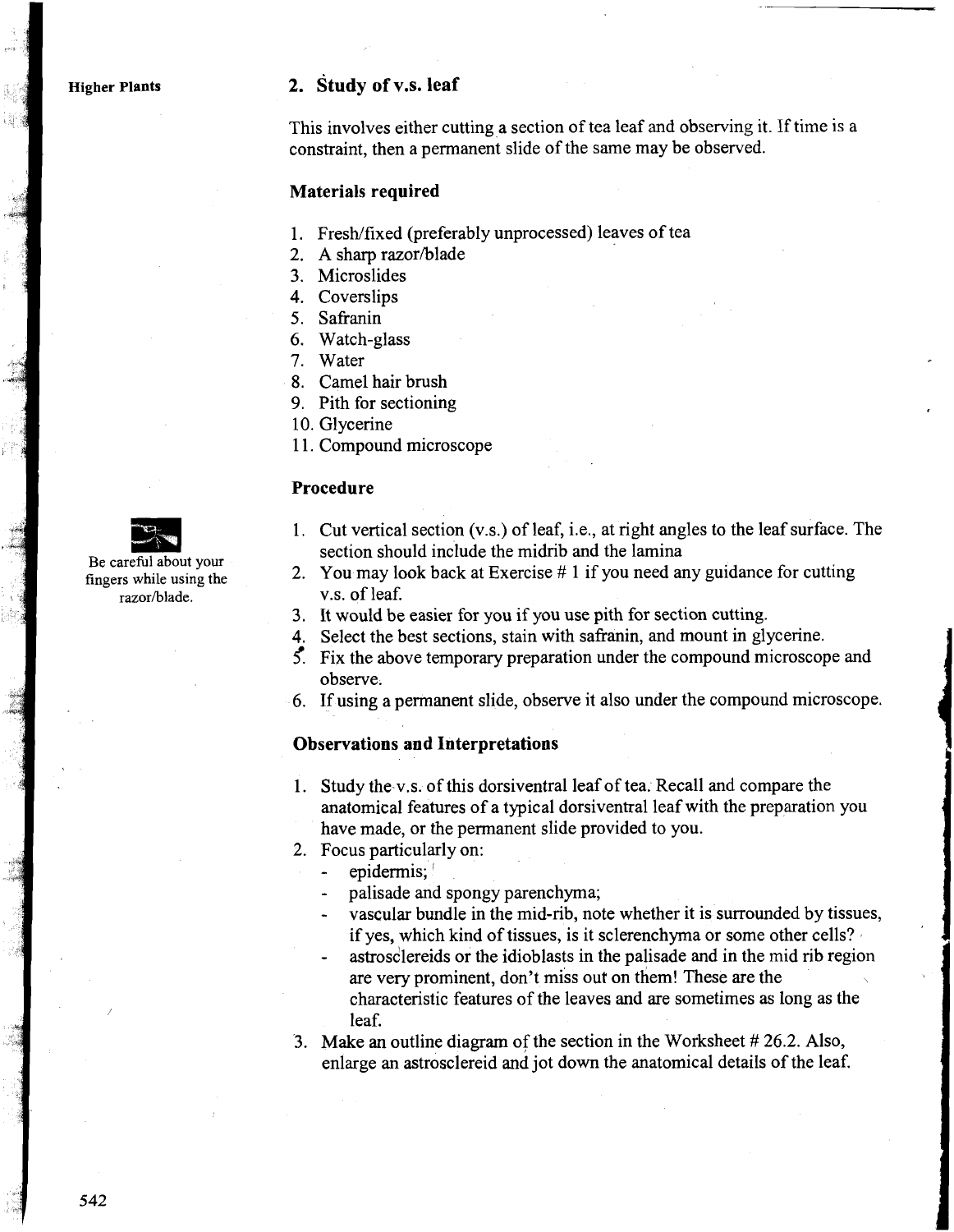Diagram space

**Q.l:** Make an outline diagram of V.S. leaf and enlarge an astrosclereid.

**Description space** 

**Q.2:** Write the main anatomical features of the leaf, commenting particularly on the astrosclereids.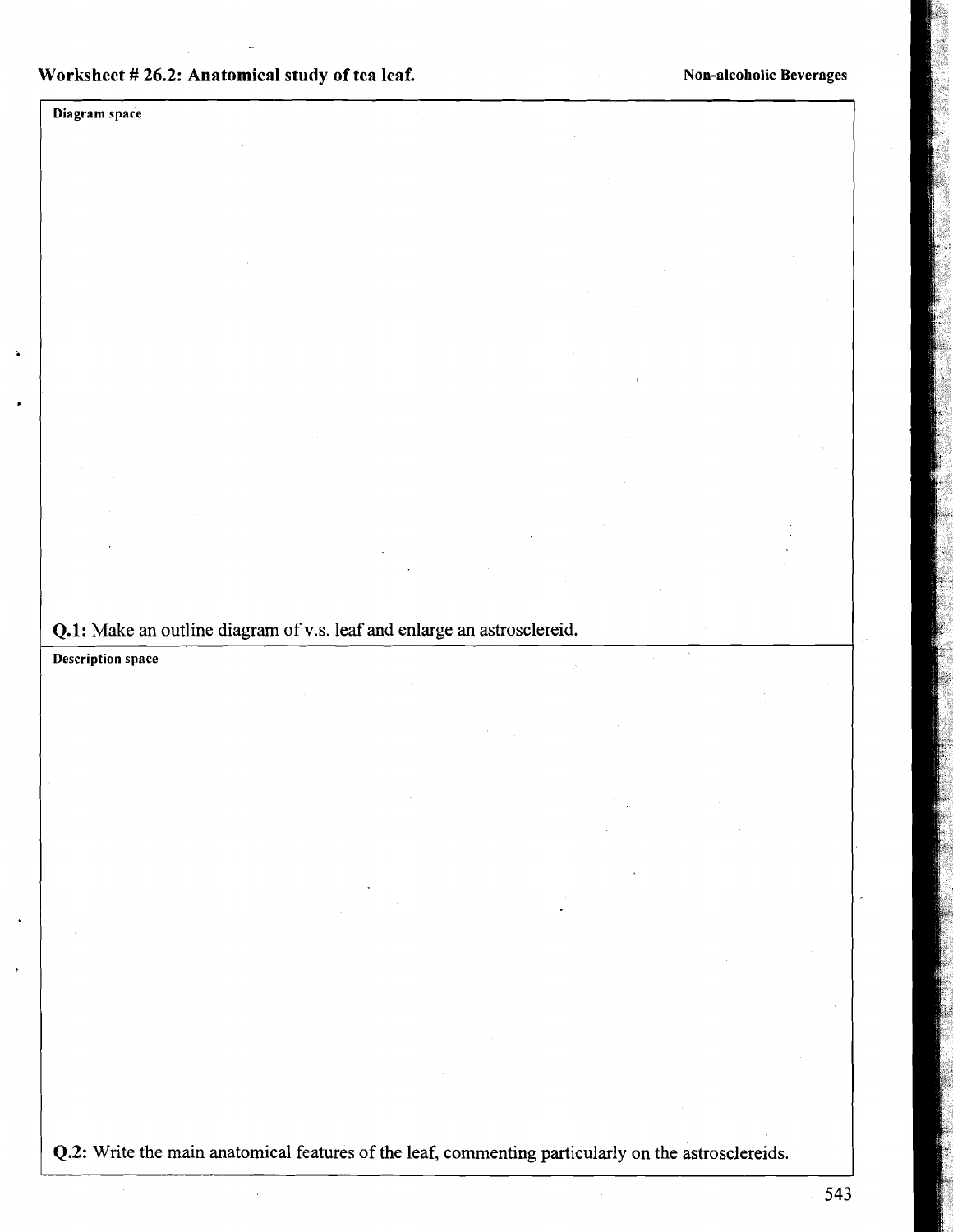#### **Higher Plants 3. Study of a peel mount of the leaf**

This exercise is meant for observing the trichomes or the hairs present on the leaf surface.

#### **Materials required**

- Fresh/preserved (preferably unprocessed) young leaves of tea 1.
- $\overline{2}$ . Watch-glass
- $3<sub>1</sub>$ Water
- 4. Forceps (fine)
- Microslides  $5<sub>1</sub>$
- 6. **Coverslips**
- $7.$ Glycerine
- Compound microscope 8.
- 9. **A** sharp blade
- $10<sub>1</sub>$ Needles
- Safranin  $11<sup>2</sup>$

#### **Procedure.**

**C** 

Prepare a peel mount of the leaf. The method of taking out a peel is given in Exercise # 1. You may stain the peel with safranin; it makes the structure clear. Mount the peel in glycerine and observe under the compound microscope.

#### **Observations and Interpretations**

The young leaves have trichomes or hairs on their surface. These hairs are unicellular with a swollen base, short shaft and a lumen, which runs a little way into the shaft. Study and describe the hairs as seen in the peel-mount that you have prepared. Illustrate a couple of hairs in the Worksheet # 26.3 and write their characteristic features.

#### *Your Wotes*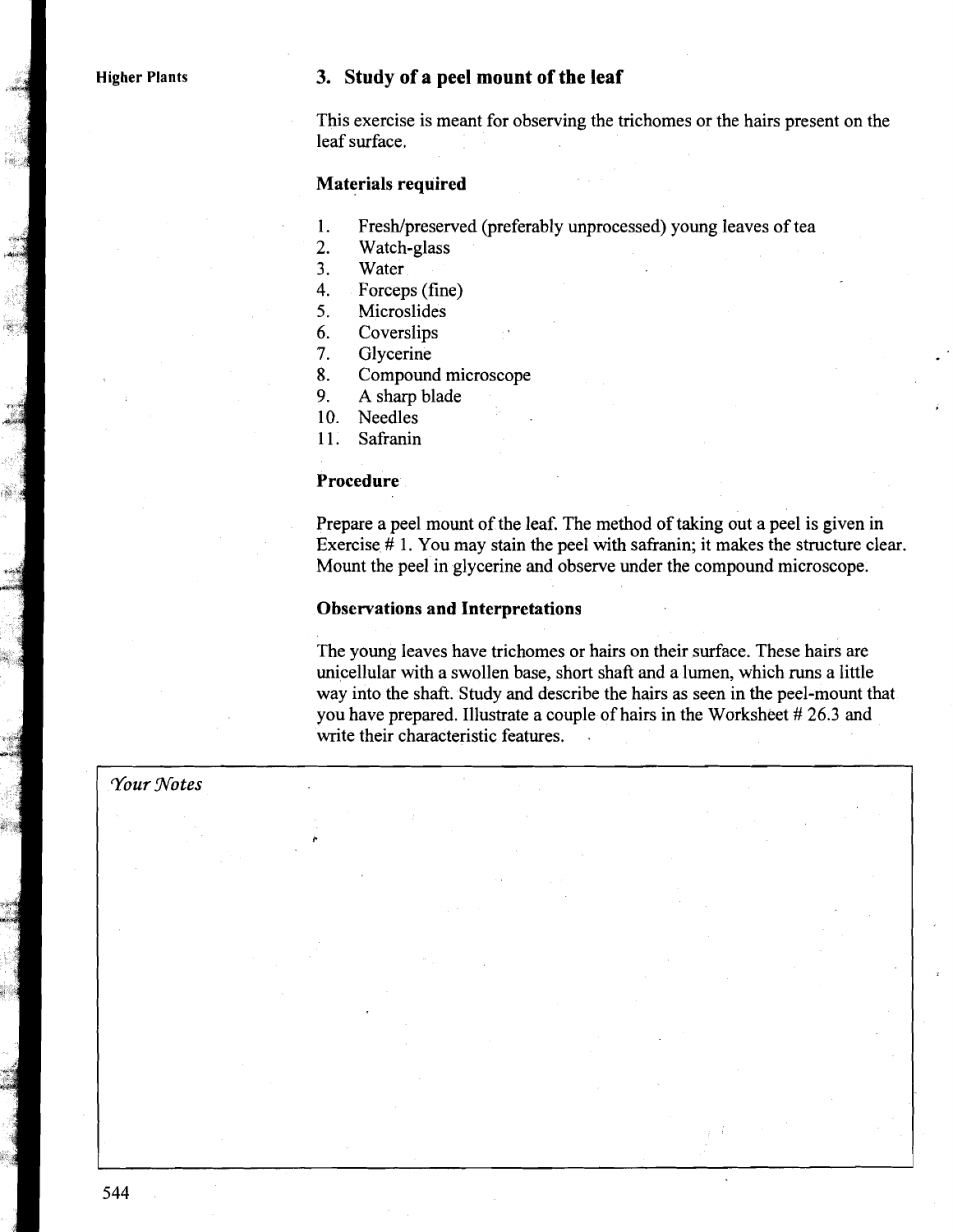# Mini Worksheet # 26.3: Study of a peel of a tea leaf. Non-alcoholic Beverages

| Diagram space |                                       |                                                        | <b>Description space</b>                  |
|---------------|---------------------------------------|--------------------------------------------------------|-------------------------------------------|
|               |                                       |                                                        |                                           |
|               |                                       |                                                        |                                           |
|               |                                       |                                                        |                                           |
|               |                                       |                                                        | $\mathbf{c}_i$                            |
|               |                                       |                                                        |                                           |
|               |                                       |                                                        |                                           |
|               |                                       |                                                        |                                           |
|               |                                       |                                                        |                                           |
|               |                                       |                                                        |                                           |
|               |                                       |                                                        |                                           |
|               |                                       |                                                        |                                           |
|               |                                       |                                                        |                                           |
|               |                                       |                                                        |                                           |
|               |                                       |                                                        |                                           |
|               |                                       |                                                        |                                           |
|               |                                       |                                                        |                                           |
|               |                                       |                                                        |                                           |
|               |                                       |                                                        |                                           |
|               |                                       |                                                        |                                           |
|               |                                       |                                                        |                                           |
|               |                                       |                                                        |                                           |
|               |                                       |                                                        |                                           |
|               |                                       |                                                        |                                           |
|               |                                       |                                                        |                                           |
|               |                                       | Q.1: Make one or two hairs in enlarged view along with | Q.2: Describe the characteristic features |
|               | the epidermal cells surrounding them. |                                                        | of the leaf-hairs.                        |
|               |                                       |                                                        |                                           |
| Your Notes    |                                       |                                                        |                                           |
|               |                                       |                                                        |                                           |
|               |                                       |                                                        |                                           |
|               |                                       |                                                        |                                           |
|               |                                       |                                                        |                                           |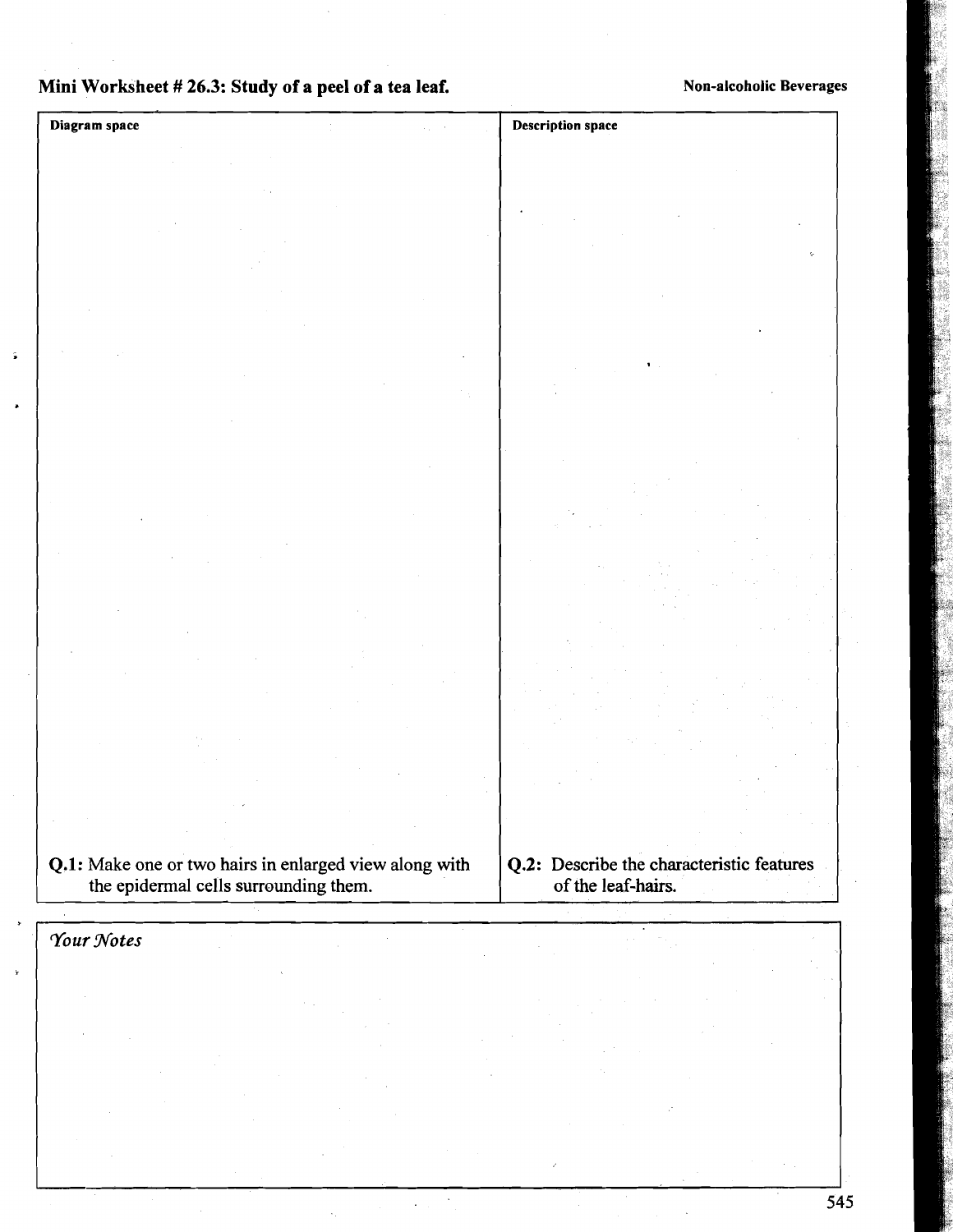**Higher Plants** 

#### **4. Tests for identifying the adulterants of tea.**

-.

How can one determine whether the tea we consume is genuine tea? This may not be the problem with the reputed brands, but the tea that is sold 'loose', is many a times mixed with non-tea substitutes. How do we find out whether a given sample is pure tea or has some other ingredients? This is precisely what you would learn to do now.

#### **Materials required**

**fr** 

- 1. Tea leaves (processed tea that we use for making the beverage)
- 2. Rose, Cassia, strawberry leaves
- 3. Spent leaves
- 4. Saw dust/husks of grains, beans, and other seeds.<br>5. Filter napper
- Filter paper
- 6. Water
- Test tubes  $7<sub>1</sub>$
- 8. Test tube holder
- 9. Bunsen burner/spirit lamp
- 10. Compound microscope
- $11<sub>1</sub>$ Microslides
- 12. Coverslips
- 13. Safranin
- 14. A sharp blade/razor

#### **Procedure**

The following **five** things are to be done in this regard:

- i) Study the anatomy of leaves of the given sample.
- ii) Prepare peel mounts from (previously soaked) leaves from the given samples.
- iii) Boil the tea leaves (genuine) in a test tube. Similarly, boil the rose, Cassia, and strawberry leaves in separate tubes that are well labelled (with the name of the source plant written on them). The texture of these leaves is to be felt by hand.
- iv) Put the sample of tea fresh and spent, separately on wet filter papers. See, what happens. Mark the papers as 'fresh' and 'spent'.
- v) Take saw dust, husks of various seeds that have been coated brown like that of tea. Take a bit of these and put them on a wet filter paper and note ' what happens. The second thing you could do is soak these materials in water, and try to cut their sections and observe them under the microscope. If sectioning is difficult, you may tease the materials on different slides, put a small drop of glycerine and place a coverslip on each and observe under the compound microscope.

#### **Observations and Interpretations**

1. You are well-versed with the diagnostic features of tea leaf, i.e., its anatomical features and trichomes on the surface. With these in mind, you can easily identify the adulterant materials that will exhibit variant anatomy. This is what you have to do for points # **i** and # **ii** mentioned in the procedure; and note your observations in Worksheet # 26.4.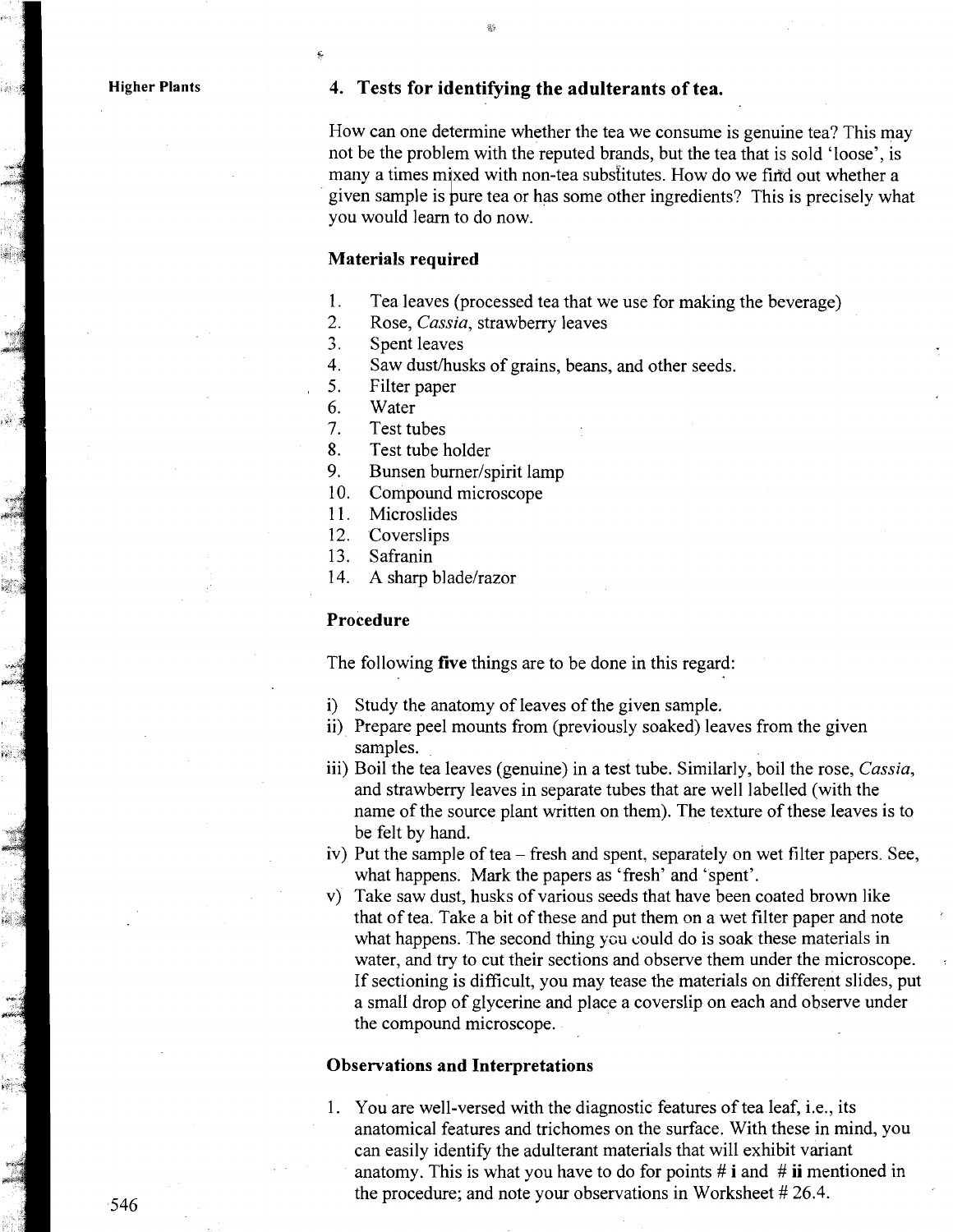547

- 2. For point # iii, with little concentration you can feel the difference of **Non-alcoholic Beverages** texture of the boiled tea leaves from the adulterant rose and **Cassia** leaves. Describe how you felt regarding the texture of the different leaves in the Worksheet # 26.4.
- 3. Point  $#$  iv is simple. No hints being given. Observe and record your findings in the Worksheet # 26.4.
- 4. Some hints for point  $\# v$ . Saw dust is mainly wood, so what do we get in  $wood - the xylem elements.$  If the section/teased material shows elements like vessels, tracheids, and xylem parenchyma. So it conclusively shows that the material is fine wood shavings or saw dust. Also note down your finding regarding this test in the Worksheet # 26.4.

If husks of various seeds are used as adulterants, their structure too would be very different from the tea leaf. Like sawdust make their preparations and observe them under the compound microscope.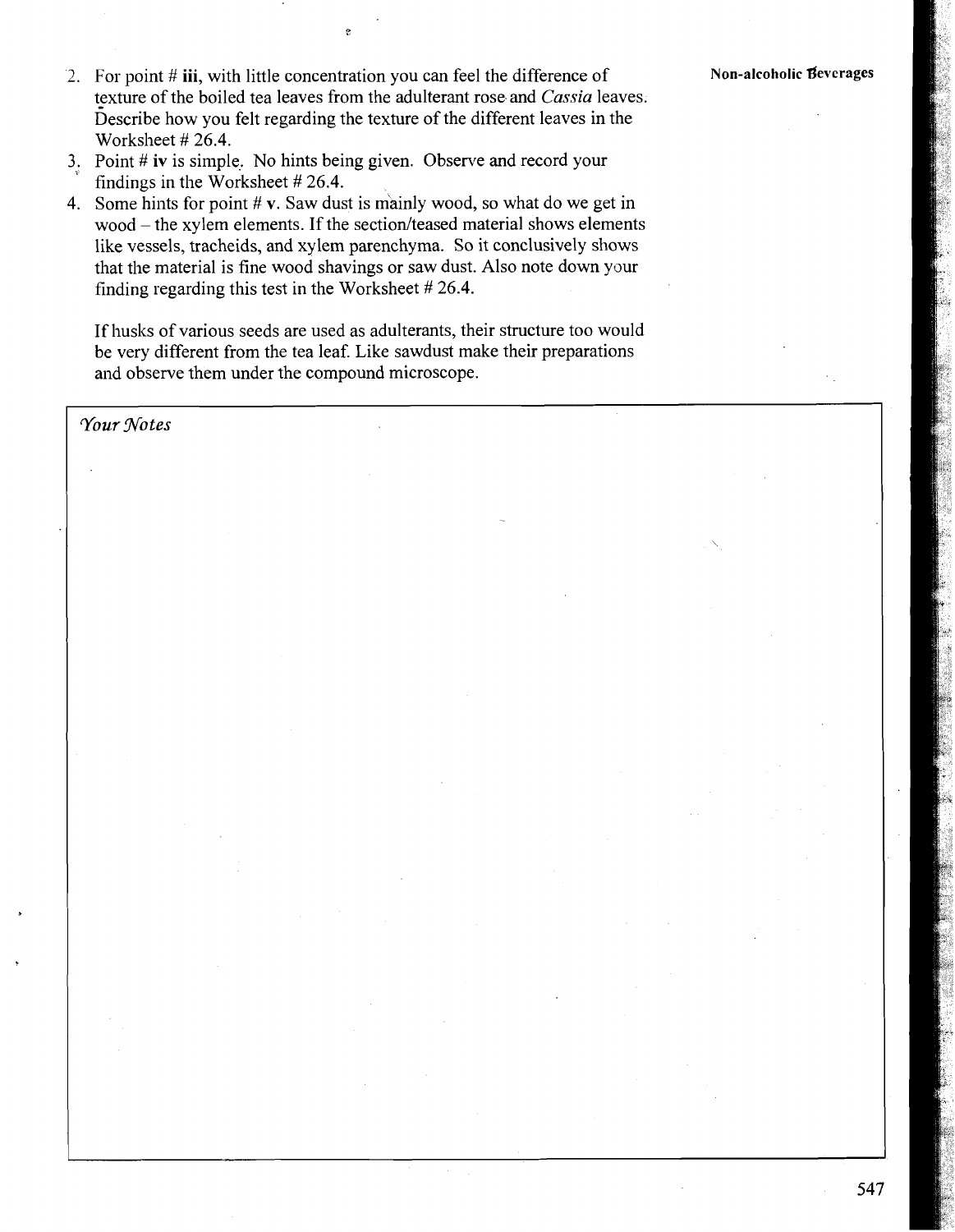|                                                                                                                                                        | adulterated ones.                                                                 |
|--------------------------------------------------------------------------------------------------------------------------------------------------------|-----------------------------------------------------------------------------------|
| Diagram space                                                                                                                                          | <b>Description space</b>                                                          |
|                                                                                                                                                        |                                                                                   |
|                                                                                                                                                        |                                                                                   |
|                                                                                                                                                        |                                                                                   |
|                                                                                                                                                        |                                                                                   |
|                                                                                                                                                        |                                                                                   |
|                                                                                                                                                        |                                                                                   |
|                                                                                                                                                        |                                                                                   |
|                                                                                                                                                        |                                                                                   |
|                                                                                                                                                        |                                                                                   |
|                                                                                                                                                        |                                                                                   |
|                                                                                                                                                        |                                                                                   |
|                                                                                                                                                        | <b>Q.2:</b> Write the salient anatomical<br>differences of the materials depicted |
| Q.1: Make outline diagrams of v.s. leaves<br>(tea and adulterants)                                                                                     | in the adjaced column.                                                            |
|                                                                                                                                                        |                                                                                   |
| Diagram space                                                                                                                                          | <b>Description space</b>                                                          |
|                                                                                                                                                        |                                                                                   |
|                                                                                                                                                        |                                                                                   |
|                                                                                                                                                        |                                                                                   |
|                                                                                                                                                        |                                                                                   |
|                                                                                                                                                        |                                                                                   |
|                                                                                                                                                        |                                                                                   |
|                                                                                                                                                        |                                                                                   |
|                                                                                                                                                        |                                                                                   |
|                                                                                                                                                        |                                                                                   |
|                                                                                                                                                        |                                                                                   |
| Q.3: Draw a few cells of the leaf peel from the tea leaf and                                                                                           | Q.4: Jot down the important features of                                           |
| those of its adulterants.                                                                                                                              | the different peels prepared.                                                     |
|                                                                                                                                                        |                                                                                   |
| Q.5: Describe how do the tea leaves and other leaves feel on touching?                                                                                 |                                                                                   |
|                                                                                                                                                        |                                                                                   |
| Cassia leaves - $\ldots$ $\ldots$ $\ldots$ $\ldots$ $\ldots$ $\ldots$ $\ldots$ $\ldots$ $\ldots$ $\ldots$ $\ldots$ $\ldots$ $\ldots$ $\ldots$ $\ldots$ |                                                                                   |
| Strawberry leaves - (put a cross mark on the samples not available/studied)                                                                            |                                                                                   |
|                                                                                                                                                        |                                                                                   |
|                                                                                                                                                        |                                                                                   |
| <b>Q.6:</b> Write about the outcome of placing tea leaves (fresh and spent) on wet filter papers.                                                      |                                                                                   |
|                                                                                                                                                        |                                                                                   |
|                                                                                                                                                        |                                                                                   |
| <b>Q.7:</b> Study the saw-dust mixed/pure tea sample, and comment on the following aspects:                                                            |                                                                                   |
|                                                                                                                                                        |                                                                                   |
|                                                                                                                                                        |                                                                                   |
|                                                                                                                                                        |                                                                                   |

i<br>Santa<br>Cipang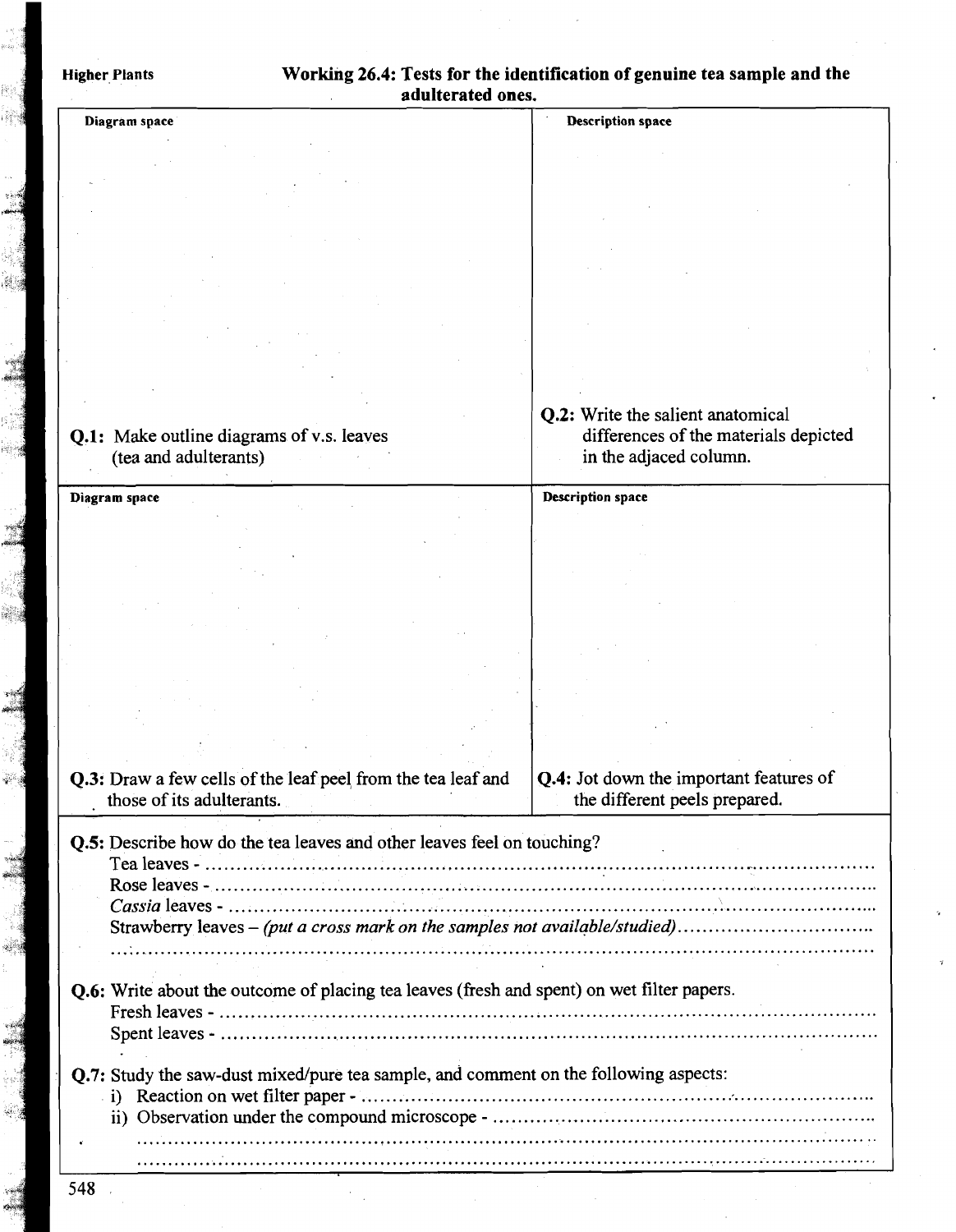# **5. Study of different grades of tea.**

.<br>. . . . . . .

**Non-alcoholic Beverages** 

This small activity is to test your familiarity with different grades of tea. Some brand names are very commonly heard/seen in advertisements, and some we know from our use and experience. **A** few names would have been added to your list from your study of Unit-20 of LSE- 13 Course. How about doing a hands-on with as many samples/grades/types of tea as we can? It's going to be interesting!

#### **Materials required**

- 1. Different kinds of tea green, black, oolong, scented, brick, CTC, tea-bags, and whatever other types could be arranged.
- 2. Dissecting microscope/hand lens

#### **Procedure**

- 1. Take a little tea sample on a small white sheet. This will give a contrasting background, and help focus on the constituents of the tea.
- 2. Observe the sample with a hand lens/dissecting microscope.
- 3. Similarly, observe each type of the tea provided.
- 4. The previously soaked samples could also be observed for their constituents.

#### **Observations and Interpretations**

Size of tea leaves, and the processing mechanism mainly are the basis of different grades and kinds of teas. Study and observe the samples provided and record your observations in the Worksheet # 26.5.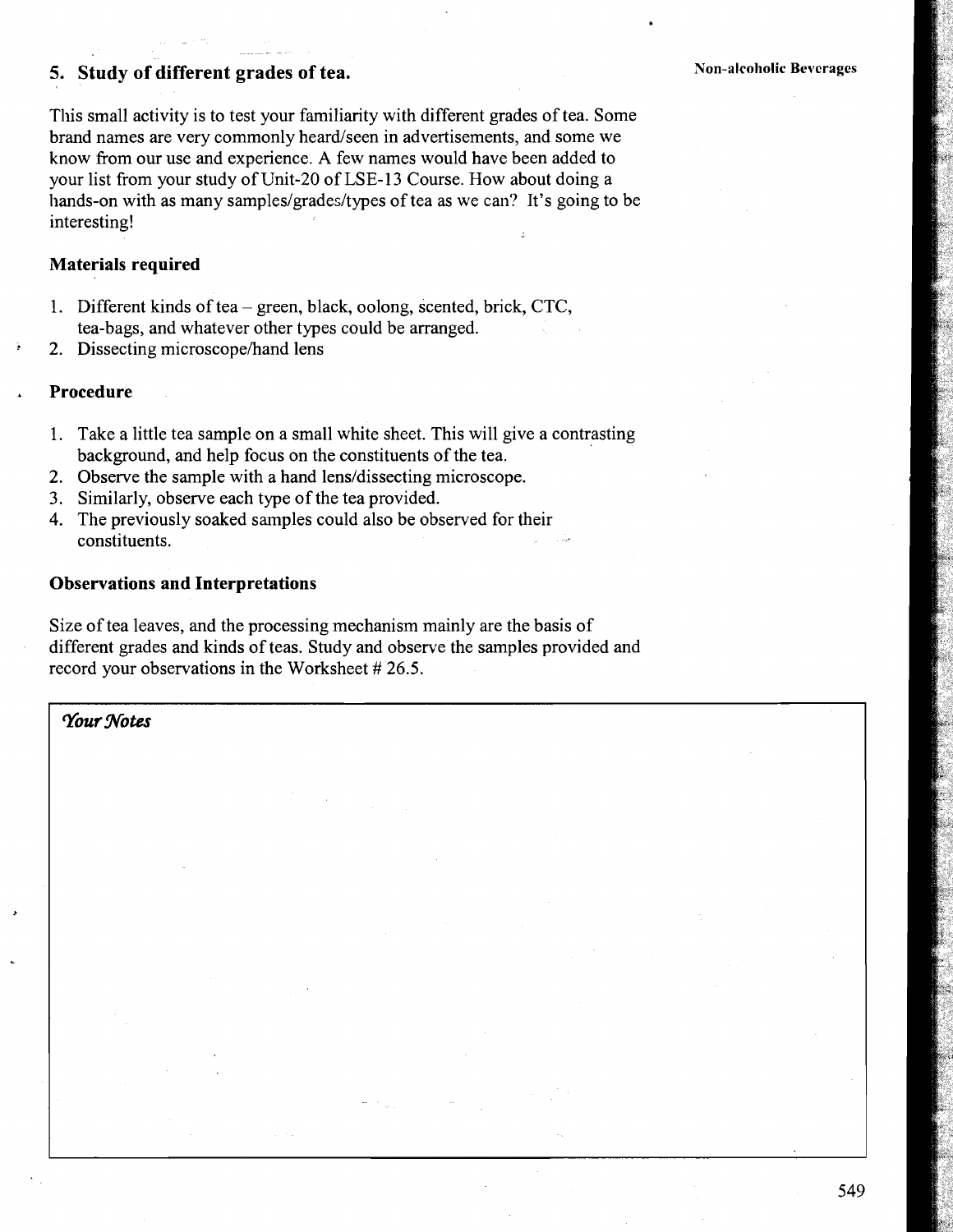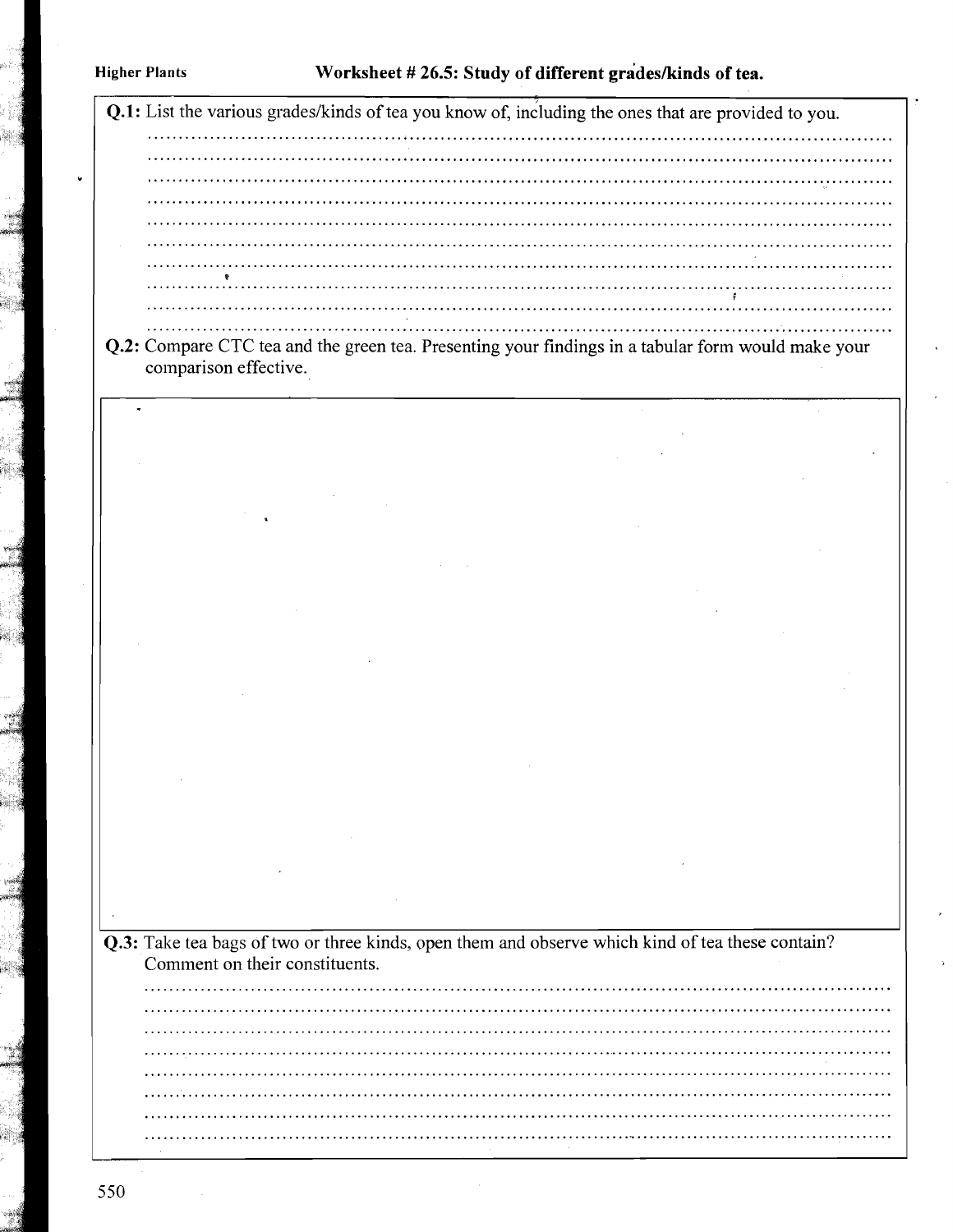# **26.3 COFFEE Non-alcoholic Beverages**

>

- 1. It is an evergreen shrub or a small tree, often kept short by pruning.
- 2. The leaves are ovate-elliptic, opposite, glabrous and glossy. Its margins are undulate, and tips are acuminate. hterpetiolar stipules are present.
- 3. Flowers are star-like, snow-white, and smell delicately like jasmine flowers. These occur in dense axillary clusters and are produced in flushes 3 or 4 times in a year.
- 4. The fruit is a drupe, about 1.5 cm long. It is green when young and turns crimson-red at maturity. It takes about 6-9 months after flowering for the fruits to develop to maturity.

The drupe has 3 distinct regions:

- i) exocarp or epicarp, it is the outer, thin, deep crimson skin;
- ii) mesocarp is the yellowish mucilaginous or fleshy layer; and
- iii) endocarp is hard, cartilaginous and parchment-like, enclosing two and sometimes one ellipsoidal or oval seeds called coffee beans.
- 5. The coffee seeds or beans have an outer delicate seed coat called the silver skin. The bulk of the seed is composed of a curiously folded corneous endosperm enclosing a very small embryo.
- 6. The three species of coffee consumed world-over are: *Coffea arabica* - Arabic coffee *C. canephora* - Robusta or Congo coffee
	- *C. Iiberica*  Liberian coffee

This section requires you to perform the following **four studies.** 

- 1. Morphological study of a reproductive twig.
- 2. Morphological study of coffee fruit and bean.
- 3. Study of the different kinds of coffee available in the market.
- 4. Study of pure and mixed/adulterated coffee in whole / powdered forms.

#### **1. Morphological study of a reproductive twig.**

#### **Materials required**

- 1. Freshherbarium specimen of a coffee twig bearing fruits, or a photograph of the same
- 2. Hand lens/dissecting mircroscope

#### **Procedure**

Study and observe the given specimen minutely.

#### **Observations and Interpretations**

Illustrate the given specimen of a reproductive twig of coffee. Make an outline diagram only. Depict the details of one node, and draw one leaf. Use the diagram space in the Worksheet # 26.6 for this purpose. The description given above and the points of observation given in the worksheet would help you in your study. For further information, you may refer to the related theory unit, Reference for more  $\# 20$ , LSE-13 Course, Block-3B, pp. 40-46. Information

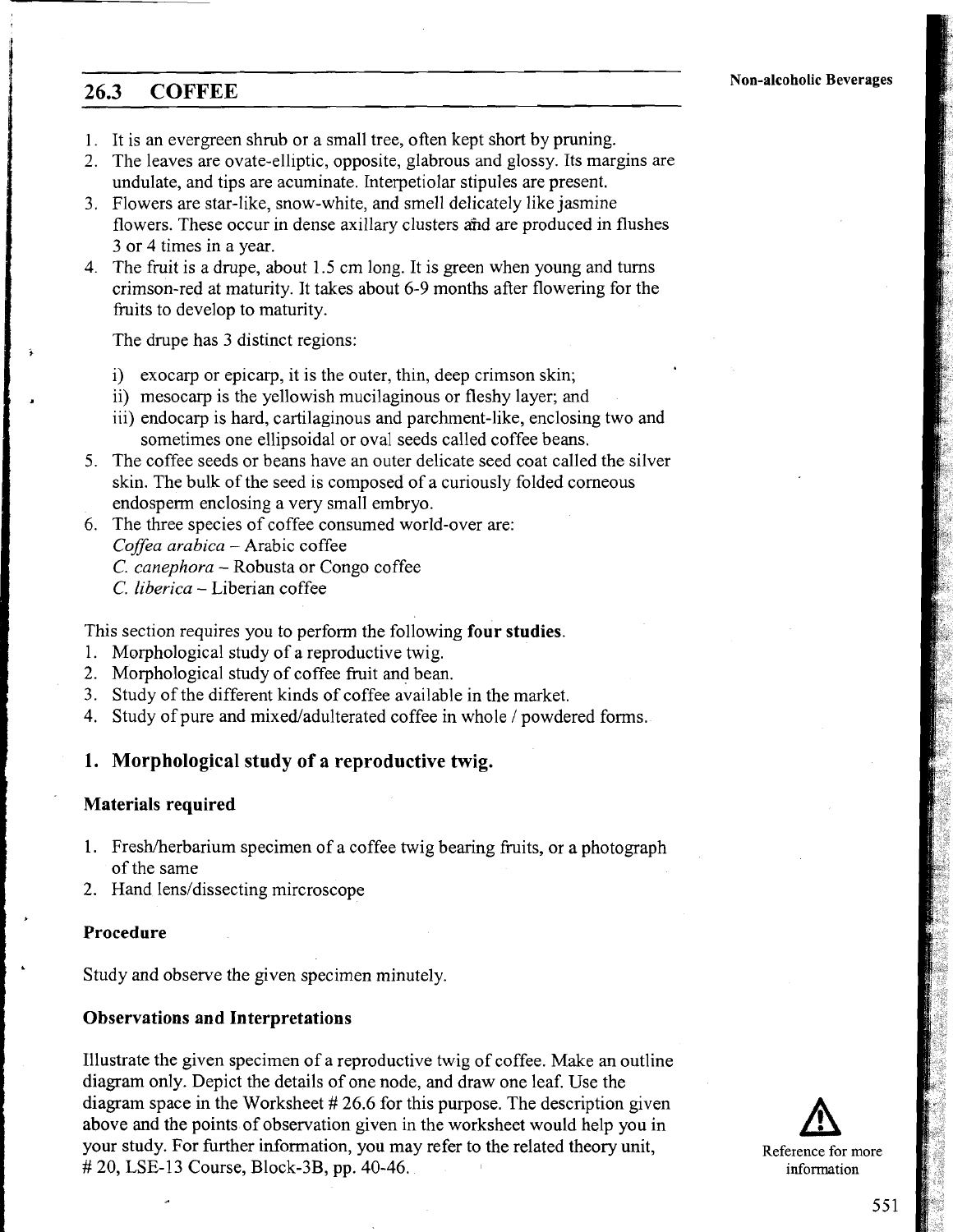#### **Higher Plants**

Worksheet #26.6: Morphological study of a twig of coffee.

Diagram space

Q.1: Illustrate the given specimen of coffee. Highlight the details of one node and a leaf.

Q.2: Based on your observations, comment on the following aspects of a coffee plant:

| Leaves: |                                                                            |
|---------|----------------------------------------------------------------------------|
|         | surface (upper and lower as seen with a hand lens/dissecting microscope) - |
|         |                                                                            |
| Flower: |                                                                            |
| Fruit:  | to be studied in Worksheet #26.7.                                          |
|         |                                                                            |
|         |                                                                            |
|         |                                                                            |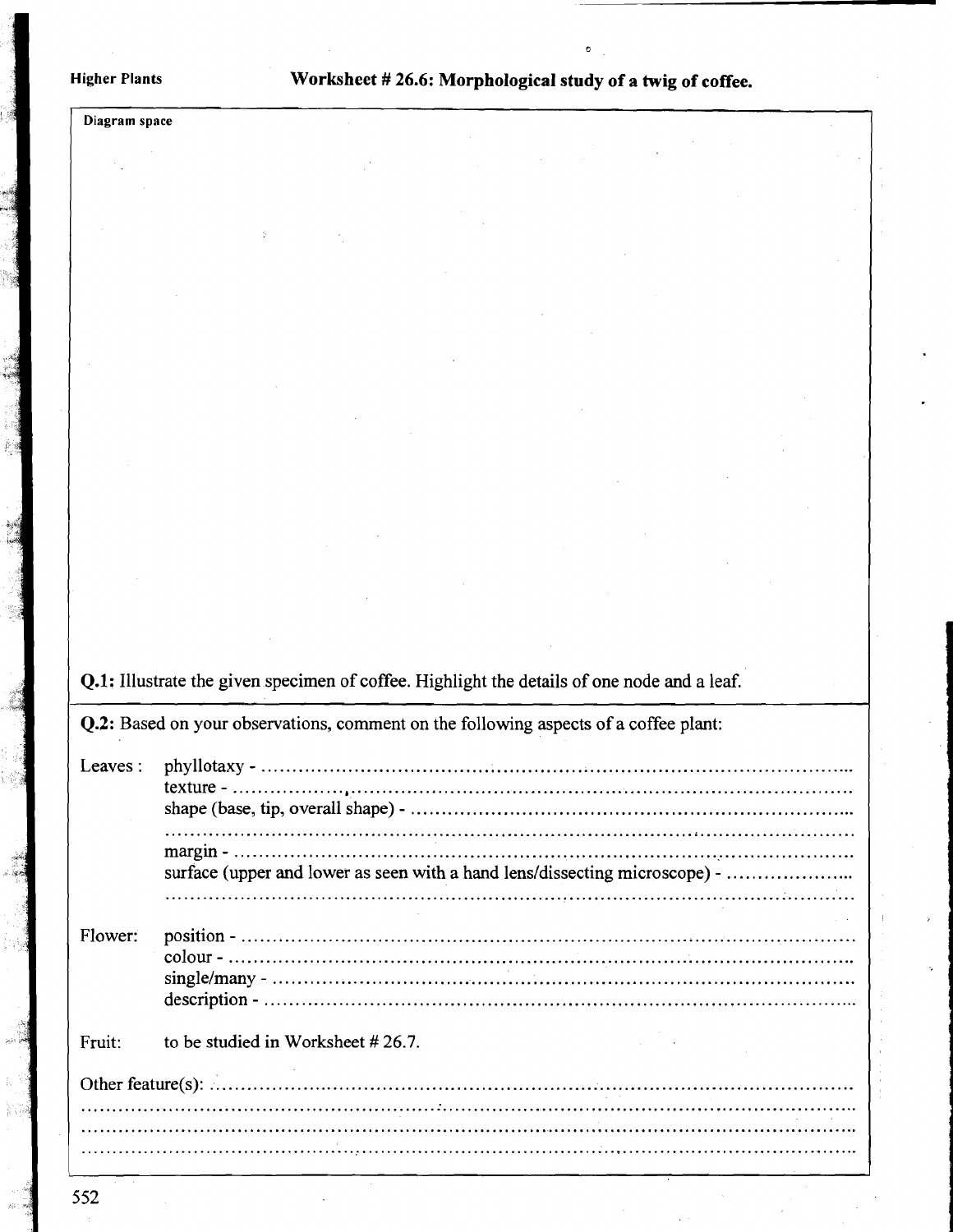# **2. Morphological study of coffee fruit and bean.** Non-alcoholic Beverages

#### **Materials required**

- 1. Fresh/preserved coffee fruits (mature) or photographs of the same
- **2.** Unroasted coffee beans
- 3. Needles
- 
- 4. Water<br>5. Microslides
- **6.** Coverslips
- 7. Safranin
- 8. Compound microscope

#### 1 **i Procedure**

**1** 

- 1. First observe the intact coffee fruit, then cut it open and study it.
- 2. Similarly, study the coffee bean, and make note of its characteristic features.
- 3. Scrape the inside of the groove of the coffee bean with your mounted needle. Place the scraping onto a slide. Stain it with safranin. Mount in glycerine and observe under the compound microscope.

#### **Observations and Interpretations**

- 1. Study the fruit, focus mainly on:
	- the distinctive features of raw vs. mature fruit,
	- the intact fruit,
	- type of fruit, and
	- split-open fruit to see the number and arrangement of seeds.
	- Details of the fruit are given above, see whether they match with the specimen that you have for study. Complete the related tasks in the Worksheet # **26.7.**
- **2.** Similarly, pay attention to the coffee seeds, also known as beans.
	- Note how many they are per fruit.
	- How does each bean look like.
	- Do you find it resembling to the grain of wheat?
	- Write your observations in the Worksheet # **26.7.**
- 3. Observe which kind of cells compose the scrapings (parchment plus sliver skin) taken from the groove. Illustrate the parchment (endocarp) cells and the silver skin (seed coat) below. Some hint for these: the parchment cells skin) taken from the groove. Illustrate the parchment (endocarp) cells and<br>the silver skin (seed coat) below. Some hint for these: the parchment cells<br>are macrosclereids, and the silver skin is membranous. Draw a few cell each in the Worksheet # **26.7.**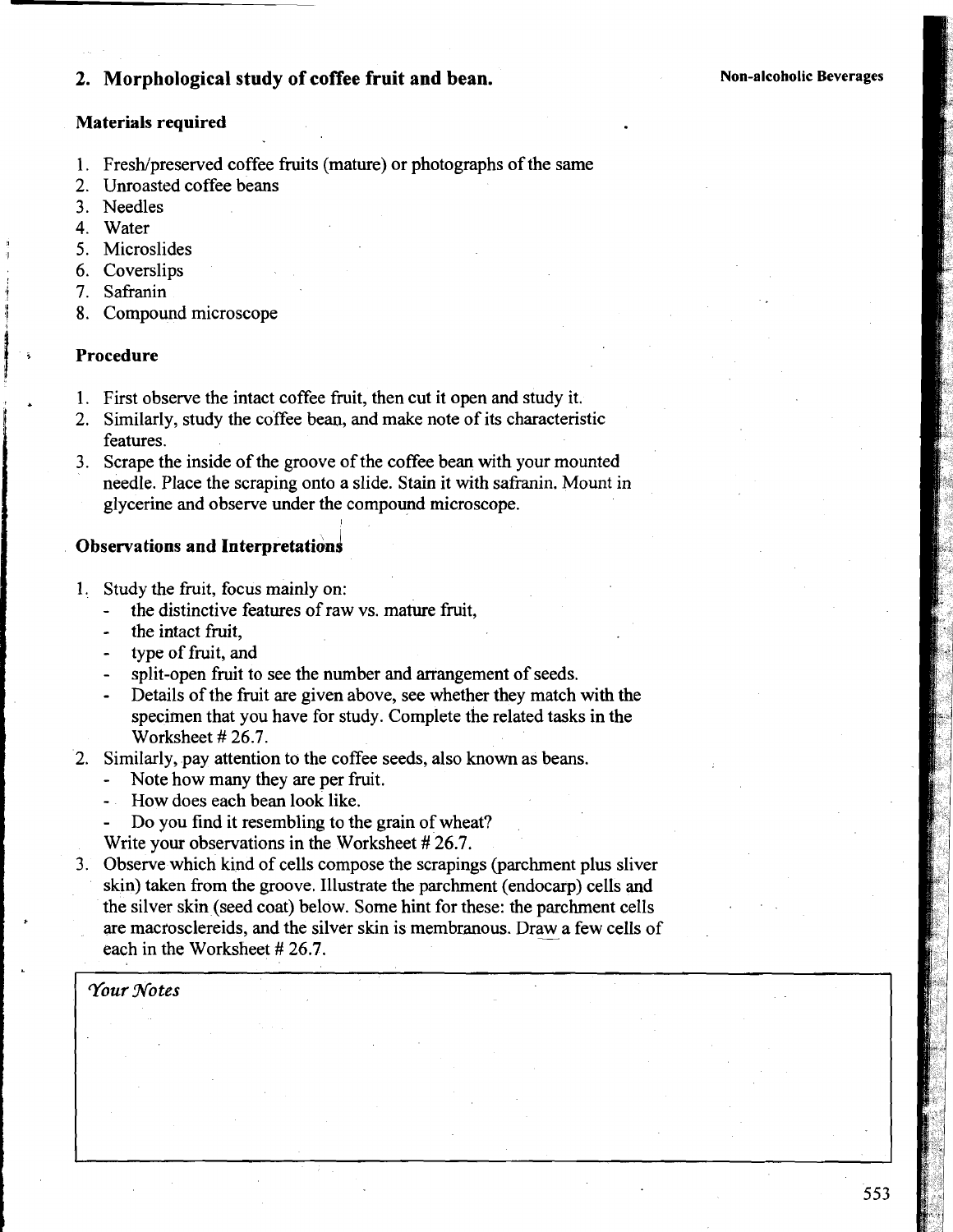| Diagram spaces                                                | <b>Description spaces</b>                                    |
|---------------------------------------------------------------|--------------------------------------------------------------|
|                                                               |                                                              |
|                                                               |                                                              |
|                                                               | Q.3: How many seeds does it contain?                         |
|                                                               | Q.4: Other aspects that you choose to elaborate              |
|                                                               | 01:                                                          |
|                                                               |                                                              |
|                                                               |                                                              |
|                                                               |                                                              |
|                                                               |                                                              |
|                                                               |                                                              |
|                                                               |                                                              |
|                                                               |                                                              |
|                                                               |                                                              |
| Q.1: Draw a fruit (raw/mature) intact, and as                 |                                                              |
| seen on opening it up.                                        |                                                              |
|                                                               |                                                              |
|                                                               | Q.6: How would you describe a coffee bean?                   |
|                                                               |                                                              |
|                                                               |                                                              |
|                                                               |                                                              |
|                                                               |                                                              |
|                                                               |                                                              |
|                                                               | Q.7: Do you find it resembling wheat grain? Give<br>reasons. |
|                                                               |                                                              |
|                                                               |                                                              |
|                                                               |                                                              |
|                                                               |                                                              |
| Q.5: Illustrate a coffee bean and label its various<br>parts. |                                                              |
|                                                               | Q.9: Describe the characteristic features of :               |
|                                                               | a)                                                           |
|                                                               |                                                              |
|                                                               |                                                              |
|                                                               |                                                              |
|                                                               |                                                              |
|                                                               |                                                              |
|                                                               | $\mathbf{b}$                                                 |
|                                                               |                                                              |
|                                                               |                                                              |
|                                                               |                                                              |
| Q.8: Draw a few parchment cells along with the                |                                                              |
| cells of the silver skin.                                     |                                                              |

554

ą 

i isk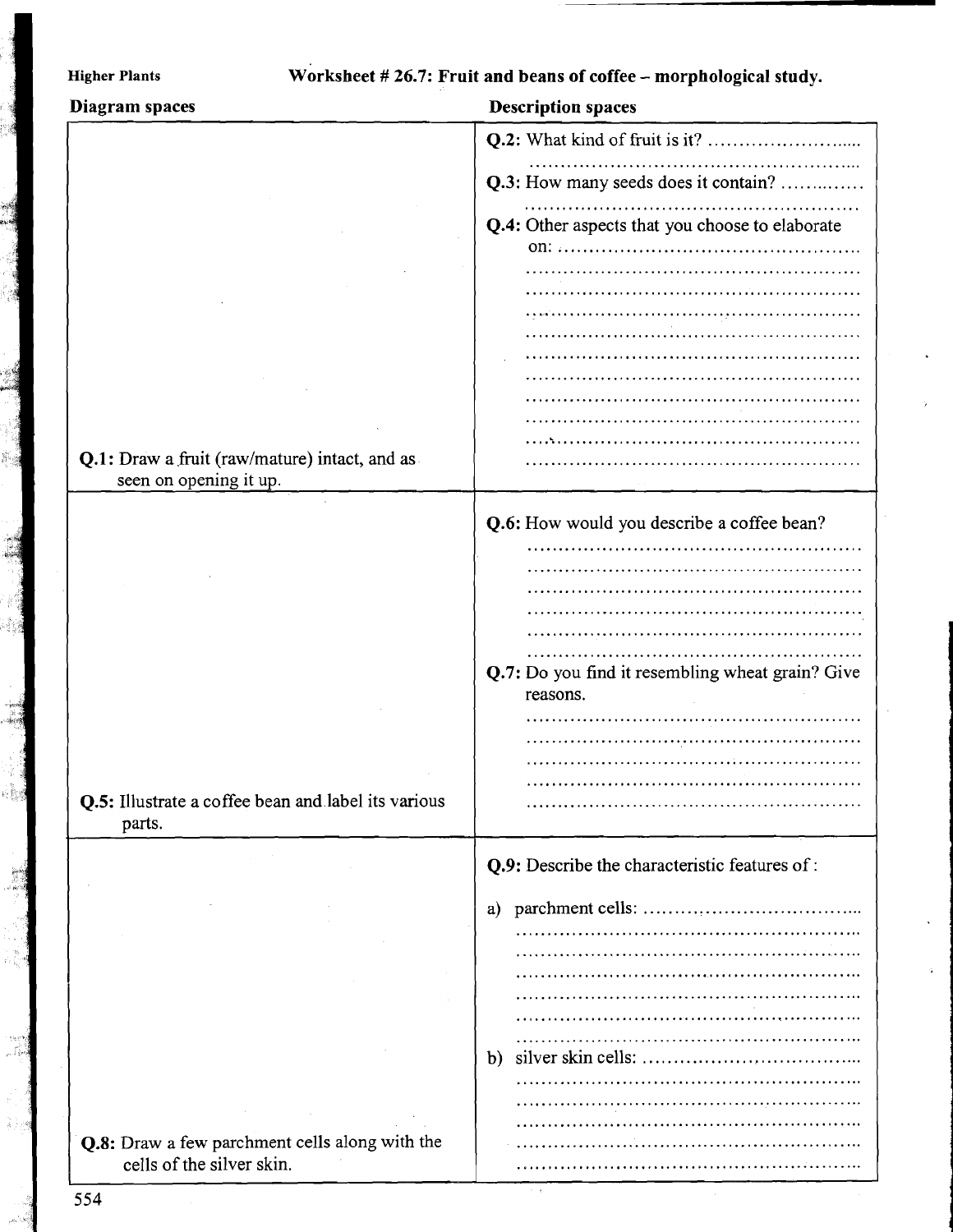# **3. Study of different kinds of coffee available in the market.**

Coffee is available as beans - both in roasted and in unroasted forms, also in ground, i.e., powdered form. And there is one very popular form - instant coffee. What are the differences between these? Let us have a detailed look at them.

#### **Materials required**

- 1. Roasted beans
- 2. Unroasted beans
- **3.** Coffee powder (filter coffee)
- 4. Instant powder
- 5. Water
- **6.** Beaker
- 7. Burner
- **8.** Test tubes
- **9.** Test tube stand

#### **Procedure**

- 1. First, study the roasted and unroasted beans one by one. Focus mainly on the differences between the two.
- 2. Next, study the ground coffee. For this, make comparative observations on the pure coffee powder and the instant coffee. Observe them first in powdered form. And then see their solubility in boiling water. Surely, you know how to make coffee. For this exercise, boil some water in a beaker. Take equal amount of pure coffee powder and instant coffee powder in separate test tubes. Pour equal amount of water in both of them and observe.

#### **Observations and Interpretations**

- 1. For interpreting the differences between the roasted and unroasted coffee beans, you can make note of their following features:
	- their relative size,
	- size of one bean,
	- $\alpha$  colour,
	- shape,
	- aroma, and
	- other features

Note these observations in the Worksheet # **26.8.** 

2. Following the above line you can observe the differences in the two kinds in their dry (powdered) form, and in solution.

For powder form you could make the following observations:

- colour,
- aroma,
- texture and feeling to touch.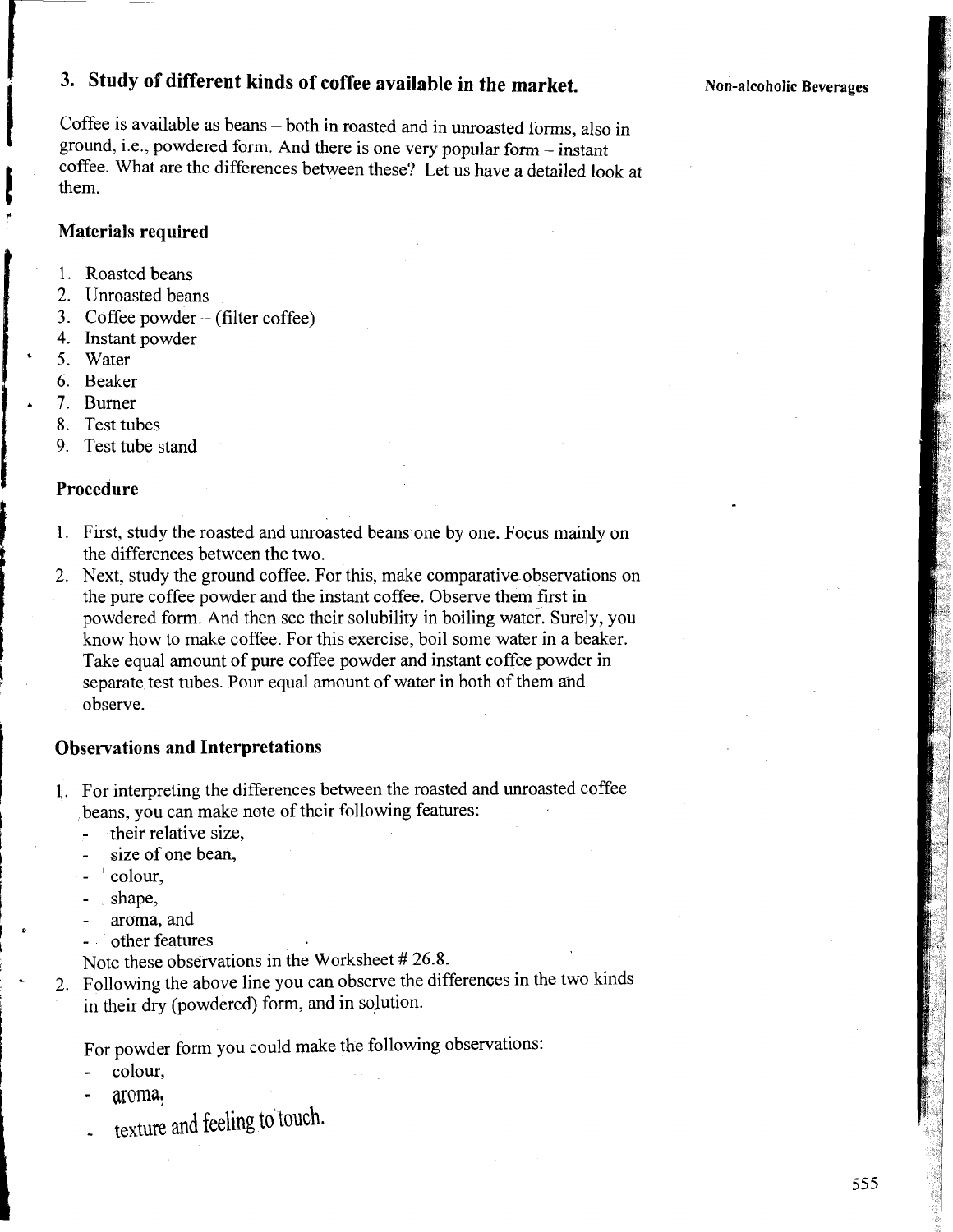**Higher Plants** 

And in solution, you could observe the following aspects:

how much time each takes to dissolve;  $\overline{a}$ 

- see whether they dissolve completely;  $\overline{a}$
- the colour of the solution  $-$  you can describe them as different shades  $\overline{a}$ of brown colour, e.g., chocolate brown, golden brown and so on; and
- any other features you may notice.  $\overline{a}$

### Your Notes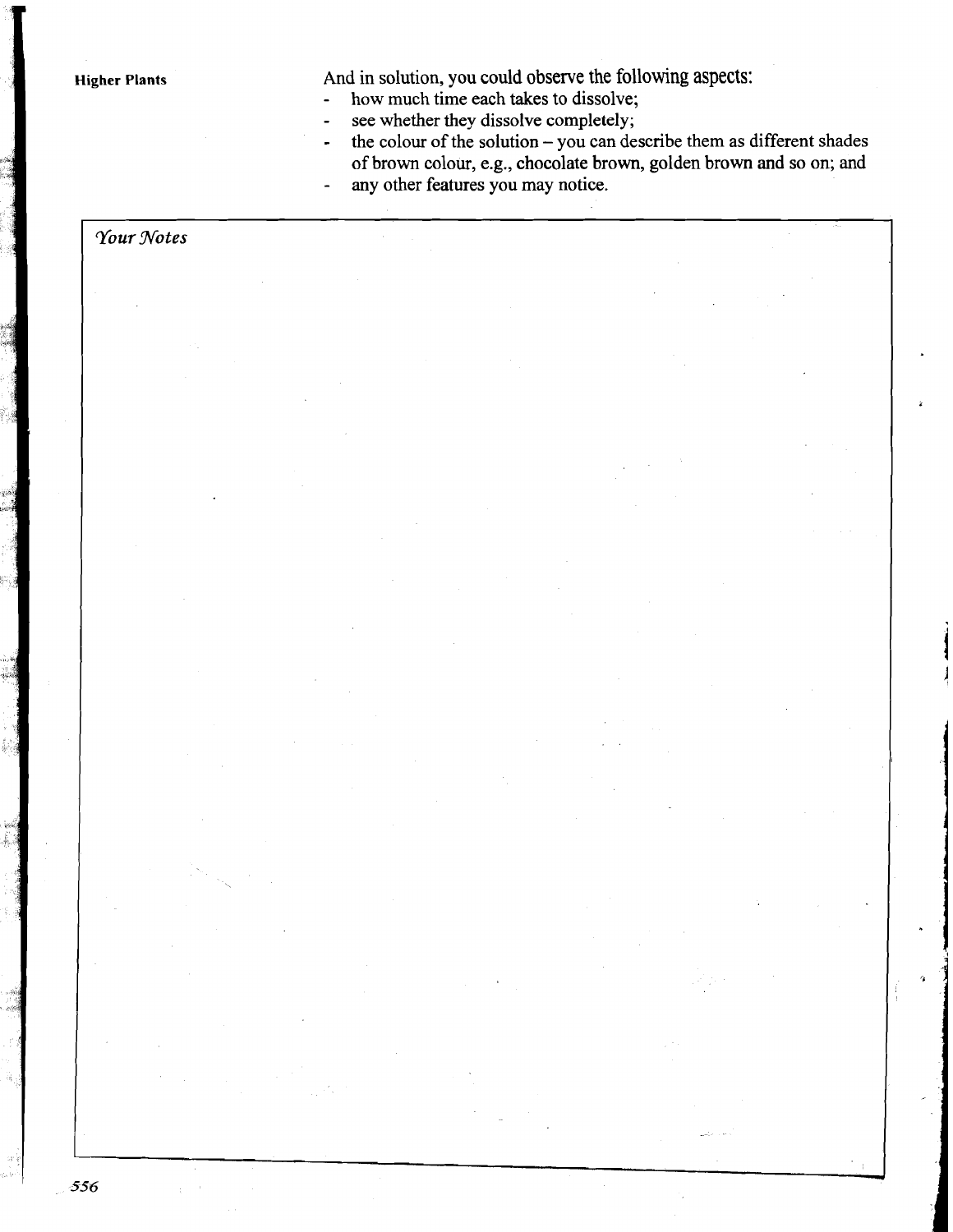**S.No. Characteristics Unroasted beans**  1. Size 2. Colour 3. Shape 4. Aroma **1,**  5. Other features **Roasted beans** 

Worksheet # 26.8: Study *Bf* different kinds of coffee available in the market. Non-alcoholic Beverages

**Q.1:** How would you distinguish the roasted coffee beans from the unroasted ones?

-4.2: What differences did you observe in the powdered coffee and the instant coffee? *C-* **<sup>C</sup>**

|              | <b>Characteristics</b>          | Indicate<br>the state<br>(dry/liquid) | Powdered coffee | Instant coffee |
|--------------|---------------------------------|---------------------------------------|-----------------|----------------|
| 1.           | Colour                          | Dry                                   |                 |                |
| 2.           | Texture and<br>feeling on touch | $\mathop{\rm Dry}\nolimits$           |                 |                |
| 3.           | Dissolution time                | Liquid                                |                 |                |
|              |                                 |                                       |                 |                |
| 4.<br>$\sim$ | Colour                          | Liquid                                | $\sim$          |                |
| 5.           | Other features                  |                                       |                 |                |
|              | $\mathbf{R}$                    |                                       |                 |                |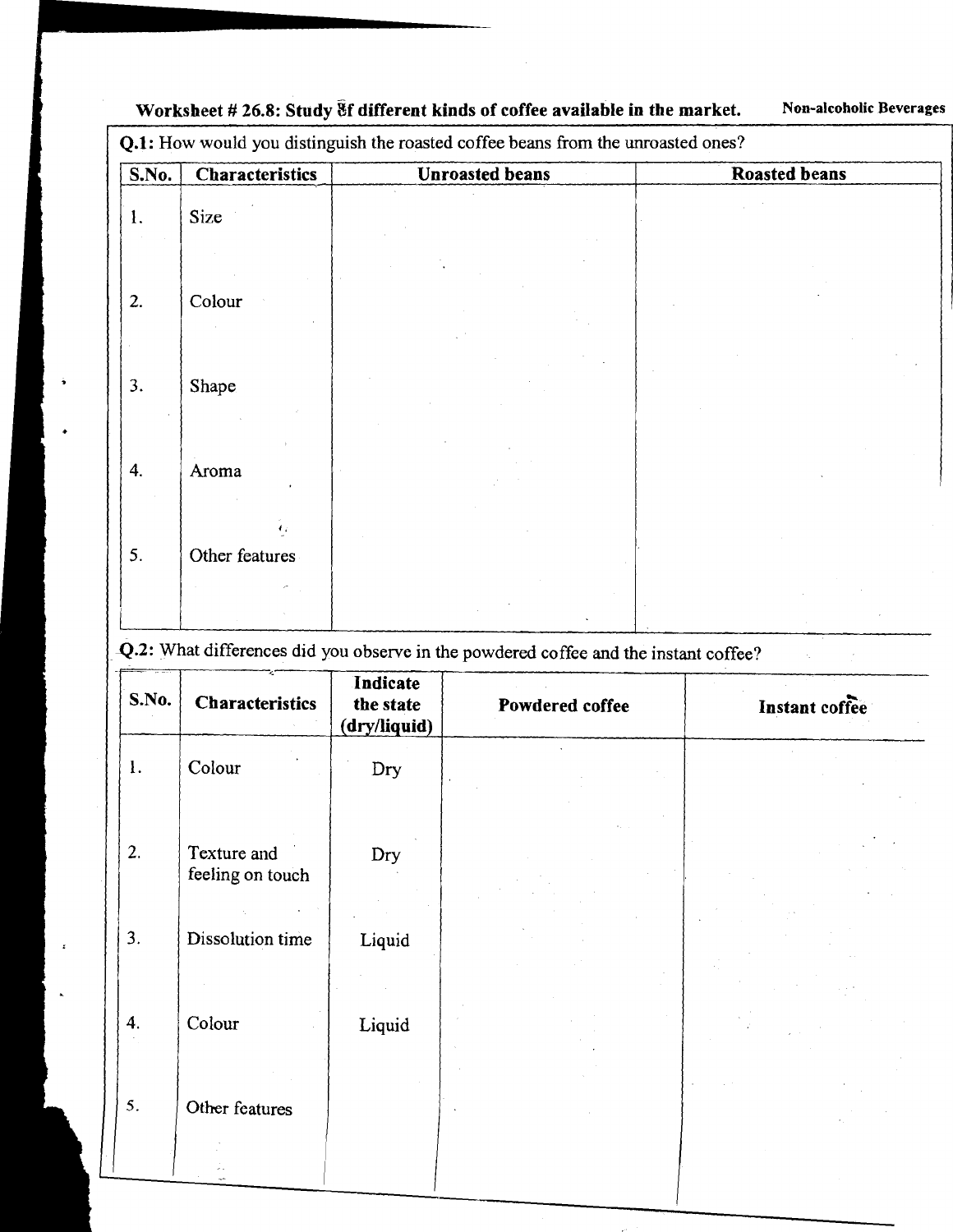### Higher Plants **4. Study of pure and mixed/adulterated ceffee in whole/powdered forms.**

You may recall from your study of Unit # 20 of LSE-13 Course (p. 45) that <sup>f</sup>roasted peas, beans, cereal grains and roasted tamarind seeds are commonly mixed with coffee beans. Therefore, such a coffee is known as adulterated coffee.

On the other hand, consumers demand coffee with additives like chicory, flavour enhancers like chocolate, liqueurs, orange or almond extract, and Vanilla. Such types of coffee may be referred to as mixed coffee. So, you must catch the meaning of the mixed and adulterated powdered coffee.

You may now take on the activity given in the Worksheet # 26.9.

| Your Notes |    |
|------------|----|
|            |    |
|            | ò, |
|            |    |
|            |    |
|            |    |
|            |    |
|            |    |
|            |    |
|            |    |
|            |    |
|            |    |
|            |    |
|            |    |
|            |    |
|            |    |
|            |    |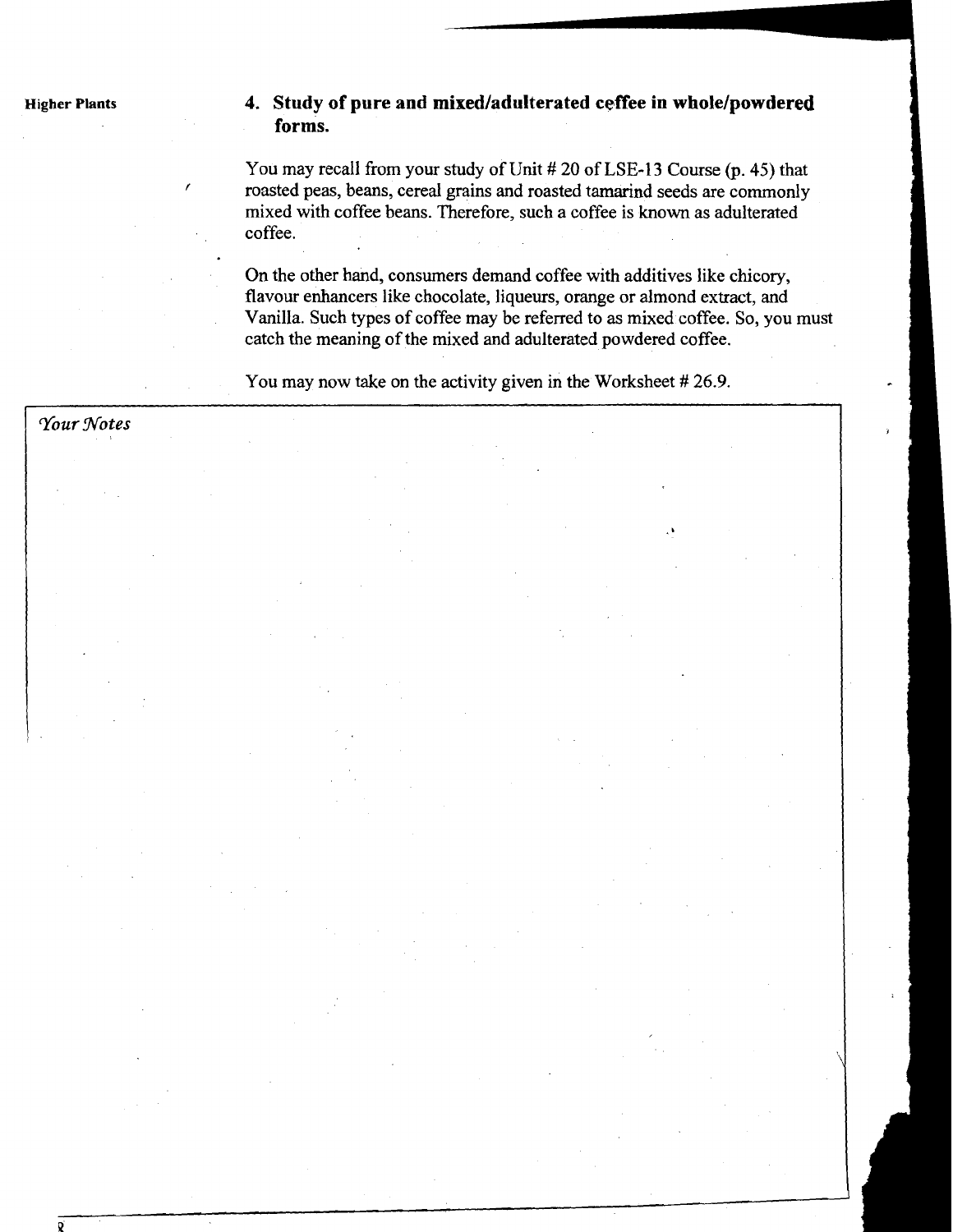#### Worksheet # 26.9: Pure and mixed/adulterated coffee in whole/powdered Non-alcoholic Beverages **forms.**

**Q.l:** List the adulterants of **unroasted** and roasted beans and the coffee powder.

**M** 

Before you proceed further, here are some guidelines for this activity.

- i) You could fill in the information asked for from the explanation **given** above and from the related theory unit.
- ii) However, you must explore and find out more about adulterants/additives used, from other sourcesfliterature related to coffee, coffee drinkers, your fiends, shopkeepers, and surely your Counseilor.
- iii) This activity would, therefore require your additional fiee time for exploration and not solely the practical session time.

| Form of coffee $\rightarrow$ |                        |                        |                      |
|------------------------------|------------------------|------------------------|----------------------|
| Adulterant $\downarrow$      | <b>Characteristics</b> | <b>Unroasted beans</b> | <b>Roasted beans</b> |
| $\mathbf{1}$ :               |                        |                        |                      |
| $\overline{2}$ .             |                        |                        |                      |
|                              |                        |                        |                      |
| 3.                           |                        |                        |                      |
| 4.                           |                        |                        |                      |
|                              |                        |                        |                      |
| 5.                           |                        |                        |                      |
| 6.                           |                        |                        |                      |
|                              |                        |                        |                      |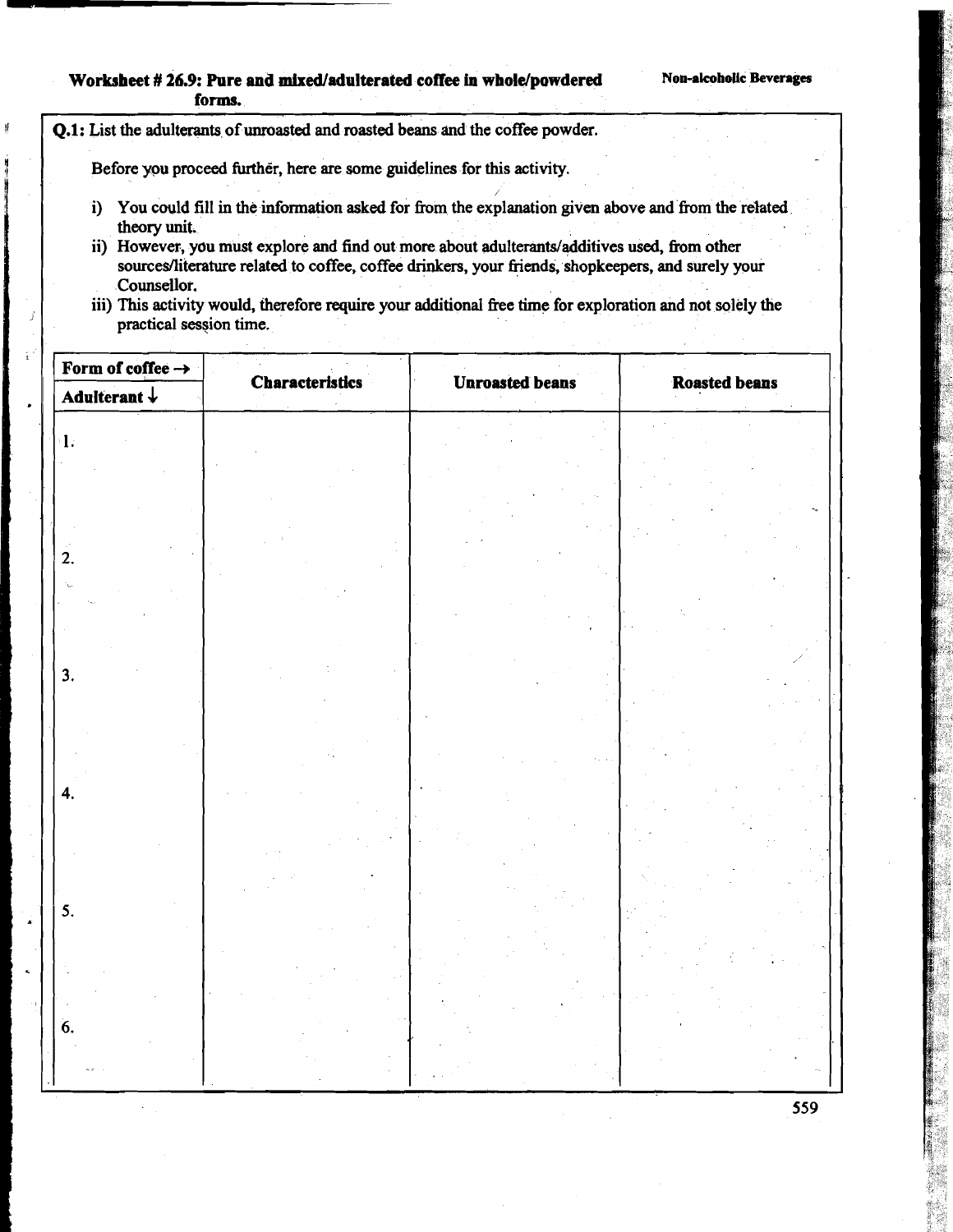Read more about branching pattern

# **~i~her' Plants 26.4 COCOA**

- 1. Cocoa tree grows to a height of about 8- 10 m, but is kept low by pruning when it is under cultivation.
- 2. It has a characteristic branching pattern (see p. 47, Unit # 18, LSE-13 Course).
- 3. The leaves are spirally arranged on the main stem and subsequent chupons, but are alternately arranged on jorquette branches. The mature leaves are dark greenish, oblong-oval or elliptic-oblong with prominent veins and veinlets.
- 4. The inflorescence occurs in a peculiar manner on the old, leafless trunk or the main stem and fan branches. The flowers are tiny, white, yellowish or pinkish, pentamerous, pedicellate, and bisexual. The petals are five in number, smaller than sepals, are expanded into concave, cup-shaped pouches; end of the petal is spatulate, yellowish, bending outwards and backwards and attached to pouch by narrow connective. Androecium has five outer staminodes, and five inner fertile stamens that bend outwards and the anthers are concealed in the pouches of corresponding petals. Gynoecium has **5** carpels, ovary is superior, and has numerous ovules.
- 5, The fruit is a drupe, commonly called a pod. It is borne directly on the stem. In botanical terms, this condition is known as cauliflory. The fruit is indehiscent, white, greenish or reddish, variable in size and shade. Pericarp is fleshy and mesocarp is thick. The pods mature in 4-6 months after fertilization including a month for ripening. The seeds are usually called beans. Each fruit has 20-60 seeds, that are arranged in rows. The seeds are variable in size and shape.

For more details you can look at Unit #18, LSE-13 Course, pp. 46-50.

In this section, the following **three tasks** have been outlined for your lab work.

- 1. Study of fruiting habit of a cocoa plan't.
- 2. Morphological study of a pod.
- **3.** Study of various products made with cocoa.

**1. Study of fruiting habit of a cocoa plant.** 

#### **Materials required**

1. **A** photograph of cocoa plant bearing fruits.

#### **Procedure**

Observe the morphological details of the plant, particularly the bearing of fruit.

#### **Observations and Interpretations**

lllustrate the fruiting habit of cocoa. Pay attention to the details such as how many fruits are present at a given point. Are all of same sizes, and so on. Note your observations in the Worksheet # 26.10.

in<br>Ge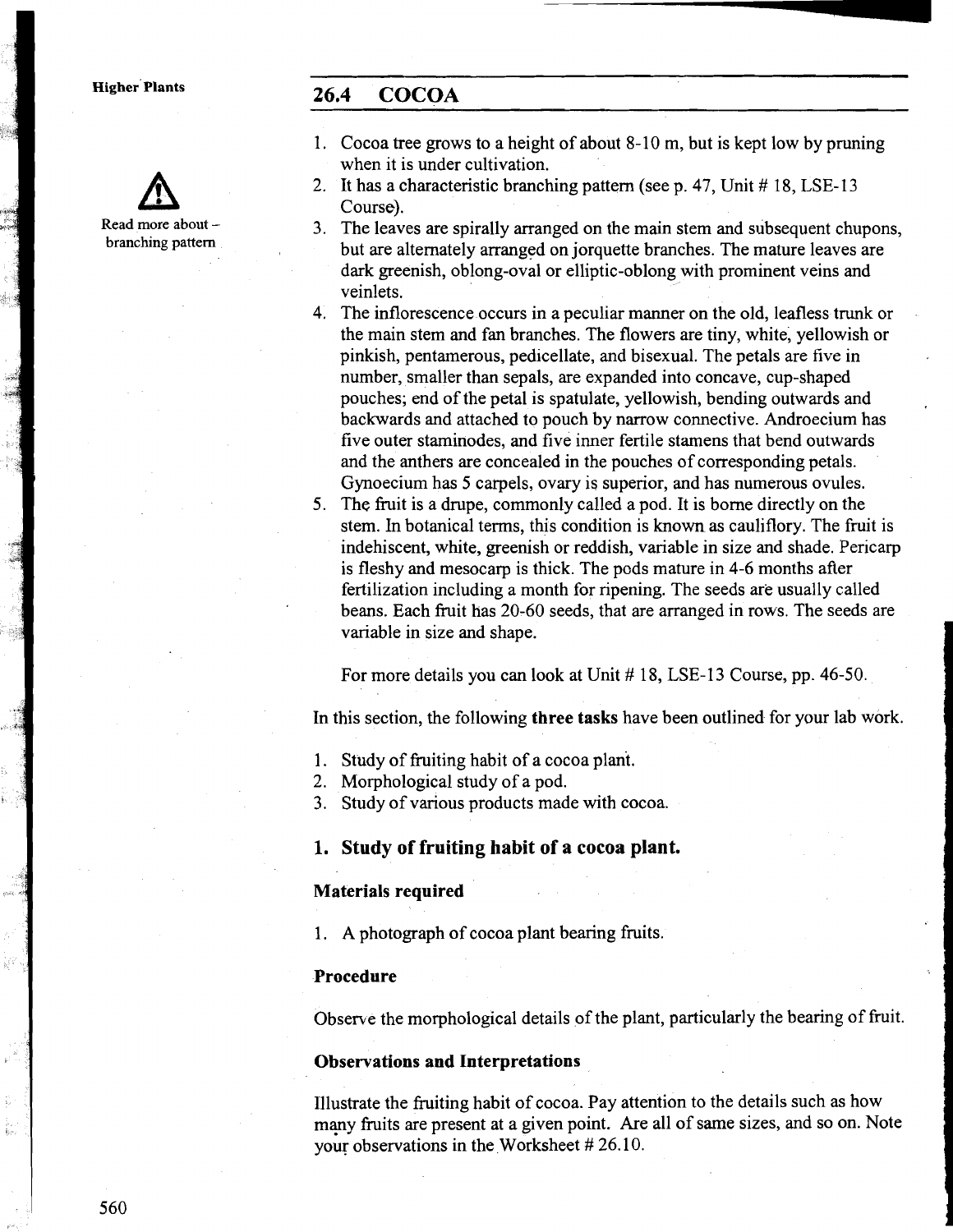# **2. Morphological study of a pod.**

# **Materials required**

1. A fresh or fixed museum specimen of a longitudinally cut cocoa pod.

#### **Procedure**

Observe the given specimen minutely.

## **Observations and Interpretations**

Complete the outline diagram of the fruit depicting the fruit wall, the number, relative size, and arrangement of seeds in the Worksheet  $#26.10$ .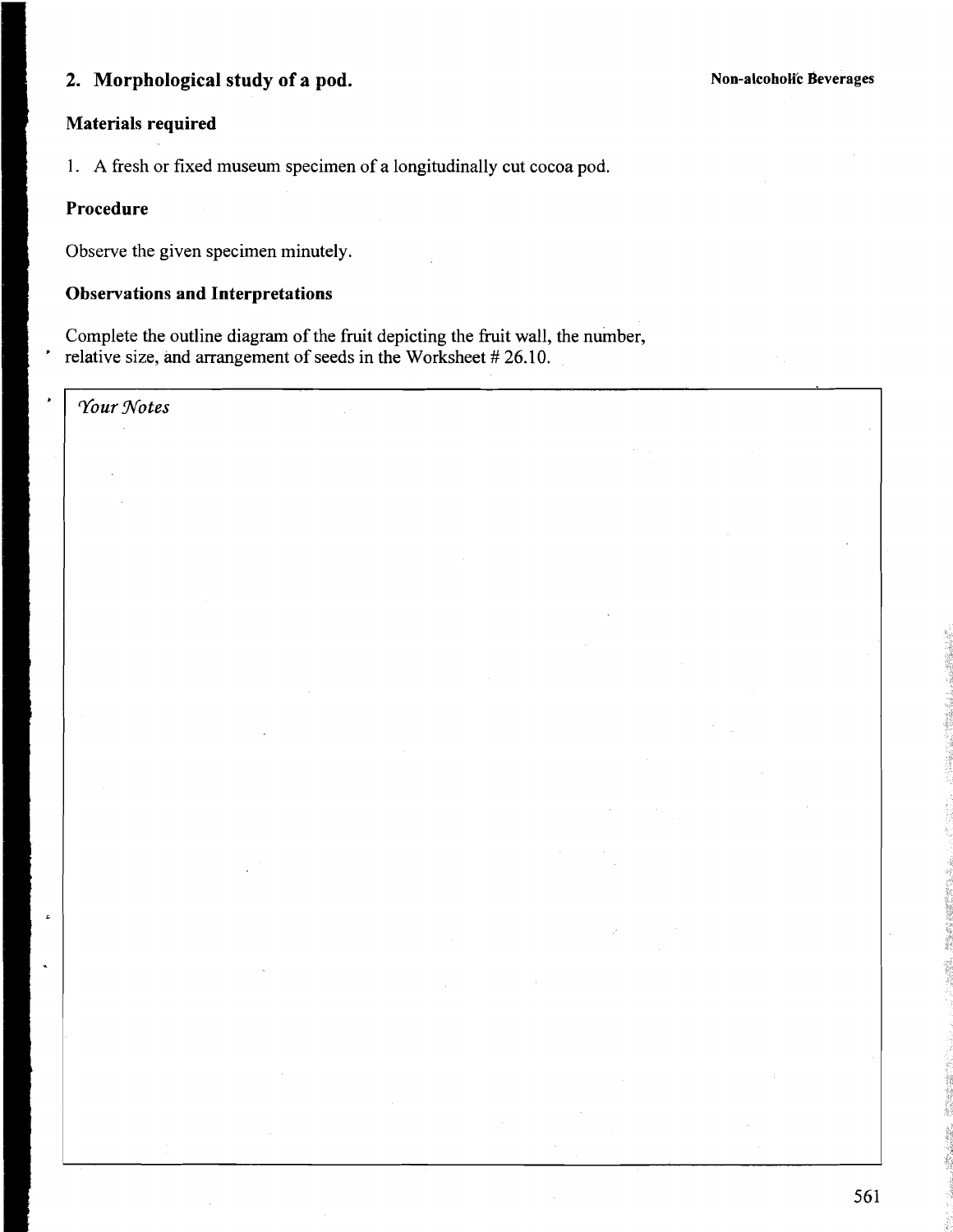# **Higher Plants Worksheet** # 26.10: **Study of Cocoa**

| Diagram spaces                                         | <b>Description spaces</b>                                          |
|--------------------------------------------------------|--------------------------------------------------------------------|
|                                                        | Q.2: The peculiar fruit bearing habit of cocoa is<br>called.       |
|                                                        |                                                                    |
|                                                        |                                                                    |
|                                                        | (Write the technical term)                                         |
|                                                        | Q.3: Write the salient features of a cocoa tree<br>bearing fruits. |
|                                                        |                                                                    |
|                                                        |                                                                    |
|                                                        |                                                                    |
|                                                        |                                                                    |
|                                                        |                                                                    |
|                                                        |                                                                    |
|                                                        |                                                                    |
|                                                        |                                                                    |
|                                                        |                                                                    |
|                                                        |                                                                    |
|                                                        |                                                                    |
|                                                        |                                                                    |
|                                                        |                                                                    |
| Q.1: Make an outline diagram of the cocoa tree bearing |                                                                    |
| fruits.                                                |                                                                    |
|                                                        |                                                                    |
|                                                        |                                                                    |
|                                                        |                                                                    |
|                                                        |                                                                    |
|                                                        |                                                                    |
|                                                        |                                                                    |
|                                                        |                                                                    |
|                                                        |                                                                    |
|                                                        |                                                                    |
|                                                        |                                                                    |
|                                                        |                                                                    |
|                                                        |                                                                    |
|                                                        |                                                                    |
|                                                        |                                                                    |
|                                                        |                                                                    |
|                                                        |                                                                    |
|                                                        |                                                                    |
|                                                        |                                                                    |
|                                                        |                                                                    |
|                                                        |                                                                    |
|                                                        |                                                                    |
|                                                        |                                                                    |
|                                                        |                                                                    |
|                                                        |                                                                    |
|                                                        |                                                                    |
| Q.4: Complete the outline diagram of a longitudinally  | Q.5: Describe the salient features of a                            |
| cut cocoa pod.                                         | longitudinally cut pod.                                            |
|                                                        |                                                                    |

.

562

j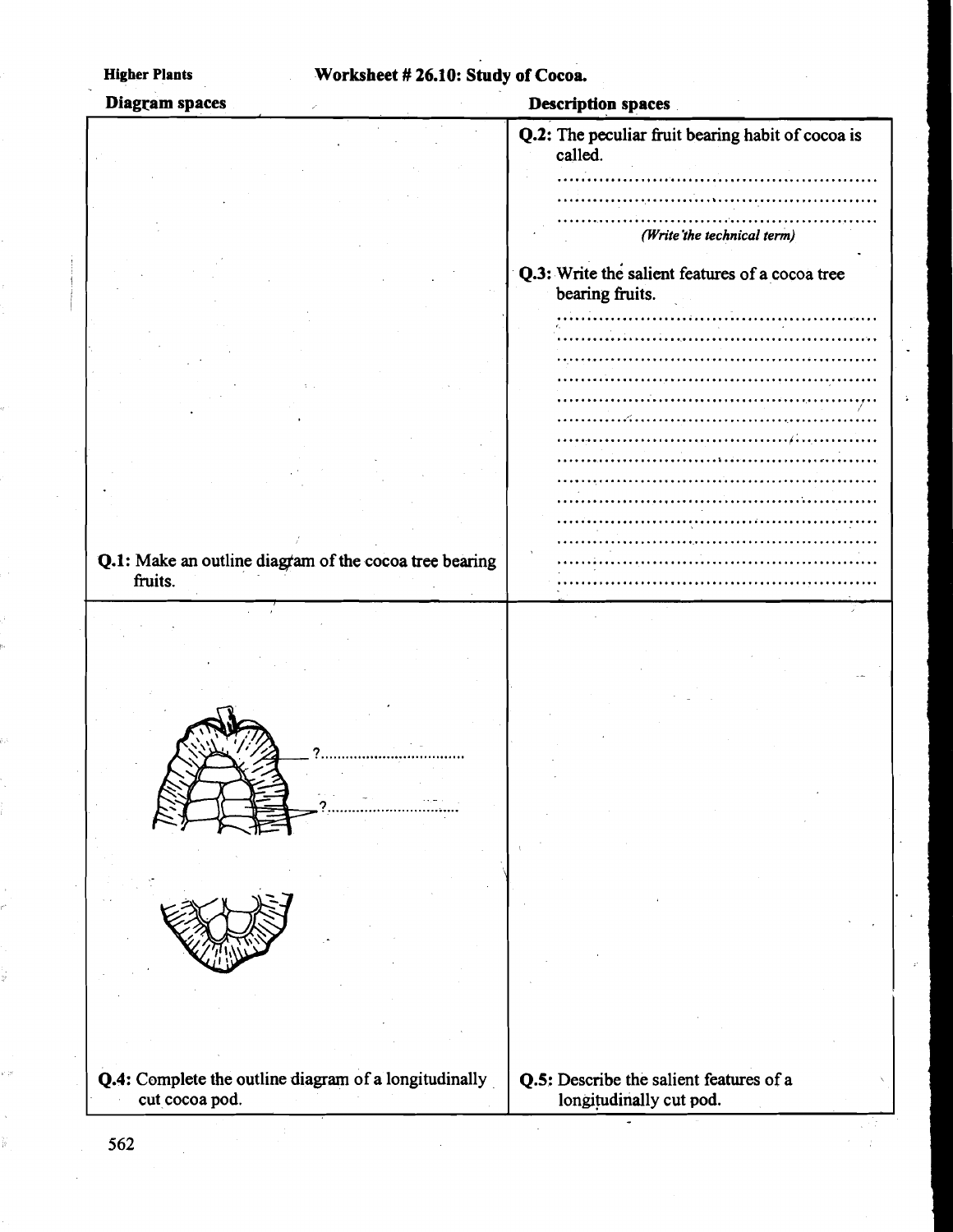# **3. Study of various products made with cocoa.** Non-alcoholic Beverages

This is basically a recapitulation and awareness building activity. How about trying it out!

# **Worksheet** # **26.11: The products of cocoa.**

|               | Q.1: Fill in the blank spaces given below:                                             |  |
|---------------|----------------------------------------------------------------------------------------|--|
| a)            |                                                                                        |  |
|               | into an oily paste.                                                                    |  |
| b)            |                                                                                        |  |
|               | the name of the constituent)                                                           |  |
| $\mathbf{c}$  |                                                                                        |  |
|               |                                                                                        |  |
| $\mathbf{d}$  |                                                                                        |  |
|               | to cacao mass or bitter chocolate.                                                     |  |
| $\mathbf{e})$ | Name some additives used in various cocoa products:                                    |  |
|               |                                                                                        |  |
|               |                                                                                        |  |
|               |                                                                                        |  |
|               |                                                                                        |  |
|               |                                                                                        |  |
|               |                                                                                        |  |
|               | Q.2: Name the food drinks available in the market that contain cocoa as an ingredient. |  |
|               |                                                                                        |  |
|               |                                                                                        |  |
|               |                                                                                        |  |
|               |                                                                                        |  |
|               |                                                                                        |  |
|               |                                                                                        |  |
|               |                                                                                        |  |
|               |                                                                                        |  |
|               |                                                                                        |  |
|               |                                                                                        |  |
|               |                                                                                        |  |
|               |                                                                                        |  |
|               |                                                                                        |  |
|               |                                                                                        |  |